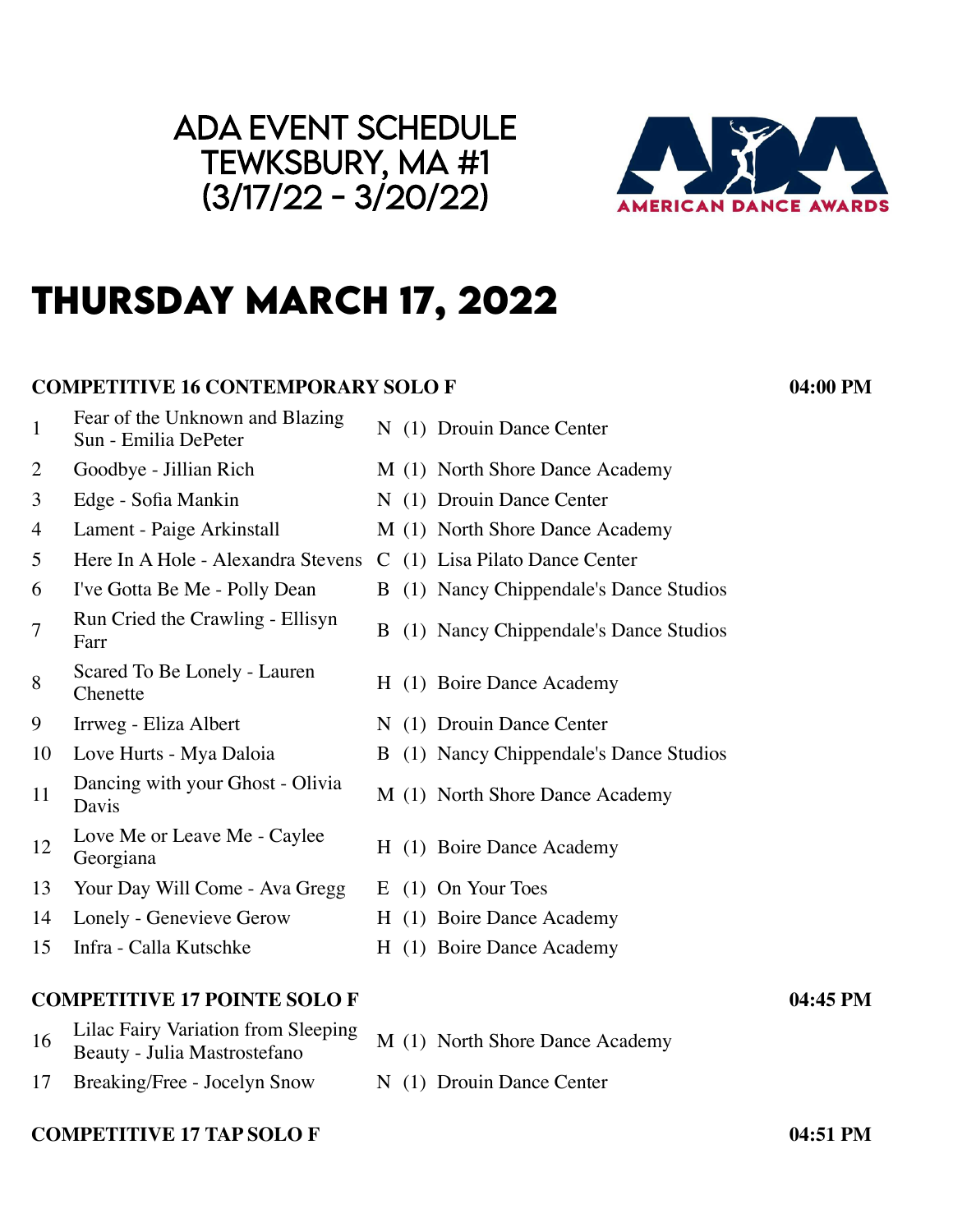| 18 | Question of You - Ciera Buonopane B (1) Nancy Chippendale's Dance Studios |               |                                         |          |
|----|---------------------------------------------------------------------------|---------------|-----------------------------------------|----------|
| 19 | Dance With Me - Olivia Denaro                                             |               | B (1) Nancy Chippendale's Dance Studios |          |
|    | PRE-COMPETITIVE 18 LYRICAL SOLO F                                         |               |                                         | 04:57 PM |
| 20 | The Story Never Ends - Jenna<br>Tabenkin                                  |               | B (1) Nancy Chippendale's Dance Studios |          |
|    | <b>COMPETITIVE 18 JAZZ SOLO F</b>                                         |               |                                         | 05:00 PM |
| 21 | <b>Audition Day - Jamie Carlin</b>                                        |               | $E(1)$ On Your Toes                     |          |
| 22 | Bang Bang - Olivia Robinson                                               |               | H (1) Boire Dance Academy               |          |
|    | <b>COMPETITIVE 16 LYRICAL SOLO F</b>                                      |               |                                         | 05:06 PM |
| 23 | You're Gonna Be Ok - Olivia Goff                                          |               | M (1) North Shore Dance Academy         |          |
| 24 | The Piano - Ellie Bordner                                                 |               | $E(1)$ On Your Toes                     |          |
| 25 | Crazy - Tedi Gould                                                        |               | N (1) Drouin Dance Center               |          |
| 26 | I'll Never be Ready - Keyara Aspell C (1) Lisa Pilato Dance Center        |               |                                         |          |
| 27 | Fall for You - Eva Lawler                                                 |               | K (1) Encore Dance Academy              |          |
|    | <b>COMPETITIVE 16 CONTEMPORARY SOLO M</b>                                 |               |                                         | 05:21 PM |
| 28 | Moments Passed - Joaquin<br>Rodriguez                                     |               | H (1) Boire Dance Academy               |          |
|    |                                                                           |               |                                         |          |
|    | <b>COMPETITIVE 17 CONTEMPORARY SOLO F</b>                                 |               |                                         | 05:24 PM |
| 29 | Touch - Cameryn Langlois                                                  |               | C (1) Lisa Pilato Dance Center          |          |
| 30 | Yellow Moon - Tessa Noel                                                  |               | H (1) Boire Dance Academy               |          |
| 31 | Make Demands - Sidnie Teague                                              |               | $E(1)$ On Your Toes                     |          |
| 32 | Akasaka Sad - Lindsey Goldstein                                           |               | M (1) North Shore Dance Academy         |          |
| 33 | I'll Be Seeing You - Jocelyn Snow                                         |               | N (1) Drouin Dance Center               |          |
| 34 | Gravity - Alexis Koufos                                                   |               | C (1) Lisa Pilato Dance Center          |          |
| 35 | Pools to Bathe In - Annika Mankin                                         |               | N (1) Drouin Dance Center               |          |
| 36 | Existence is Quite Weird - Kaitlyn<br>Sellinger                           | $\mathcal{C}$ | (1) Lisa Pilato Dance Center            |          |
| 37 | You Are Somebody Else - Luciana<br>Rodriguez                              |               | H (1) Boire Dance Academy               |          |
|    | <b>COMPETITIVE 18 HIP HOP SOLO F</b>                                      |               |                                         | 05:51 PM |
| 38 | Queen B - Grace DeLaRosa                                                  |               | C (1) Lisa Pilato Dance Center          |          |
|    | <b>COMPETITIVE 18 CONTEMPORARY SOLO F</b>                                 |               |                                         | 05:54 PM |
| 39 | Wink - Lily Grant                                                         |               | N (1) Drouin Dance Center               |          |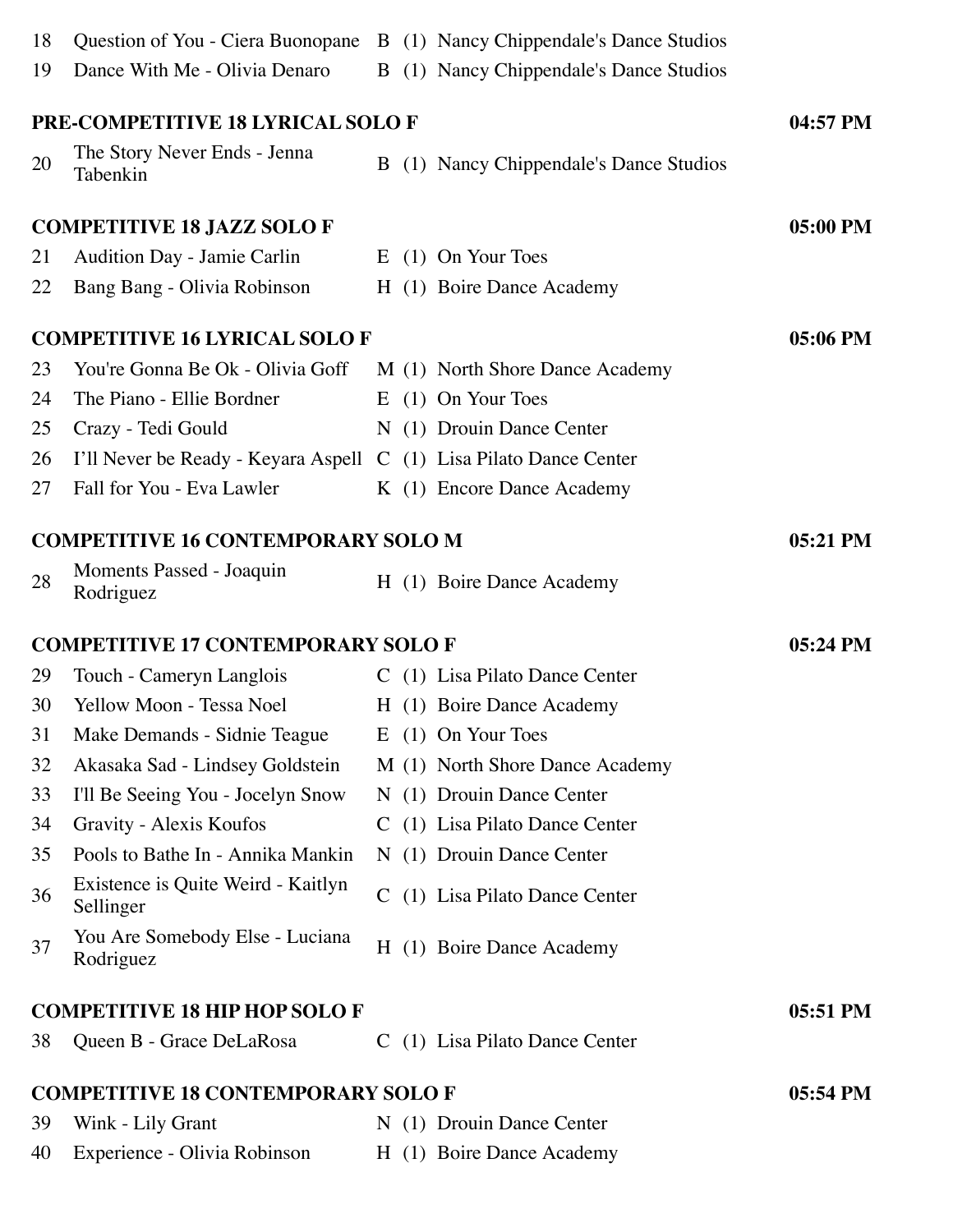### **COMPETITIVE 16 TAP SOLO F 06:03 PM**

- 42 That's Entertainment Allison<br>LeBlanc 43 Human Nature - Megan Steen B (1) Nancy Chippendale's Dance Studios 44 Can't Buy Me Love - Keyara Aspell C (1) Lisa Pilato Dance Center
- 45 The Flesh Failures Hannah Bristol<br>Watson

### **COMPETITIVE 17 LYRICAL SOLO F 06:15 PM** 46 Your Song - Alyssa Dalto E (1) On Your Toes 47 Daddy's Little Girl - Caroline Austin E (1) On Your Toes 48 Casta Diva - Julia Mastrostefano M (1) North Shore Dance Academy 49 Die With You - Stella DiFronzo K (1) Encore Dance Academy 50 You Mean the World to Me - Jordyn<br>Hulburt B (1) Nancy Chippendale's Dance Studios **COMPETITIVE 18 TAP SOLO F 06:30 PM** 51 Fly Like An Eagle - Ava Lorentz B (1) Nancy Chippendale's Dance Studios 52 Jolene - Lily Grant N (1) Drouin Dance Center **COMPETITIVE 18 TAP SOLO M 06:36 PM**

### **COMPETITIVE 16 JAZZ SOLO F 06:39 PM**

- 
- 
- 57 Save a Little Love For Me Juliana<br>Miguel

### **COMPETITIVE 16 TAP SOLO M 06:51 PM**

### **COMPETITIVE 17 JAZZ SOLO F 06:54 PM**

- 
- <sup>60</sup> El Tango de Roxanne Stella
- 61 Spell On You Annika Mankin N (1) Drouin Dance Center
- 
- B (1) Nancy Chippendale's Dance Studios
	-
	-
- N (1) Drouin Dance Center

- -
- 53 Too Darn Hot Colin Niska B (1) Nancy Chippendale's Dance Studios

- 54 Circus Genevieve Gerow H (1) Boire Dance Academy 55 Mama Knows Best - Hollyn Tunson K (1) Encore Dance Academy 56 I Gotcha - Mya Daloia B (1) Nancy Chippendale's Dance Studios B (1) Nancy Chippendale's Dance Studios
- 58 Switch It Up Kaiden Currie B (1) Nancy Chippendale's Dance Studios

- 59 Sway Brooke Chason N (1) Drouin Dance Center
	- K (1) Encore Dance Academy
	-
- 62 My Prerogative Jordyn Hulburt B (1) Nancy Chippendale's Dance Studios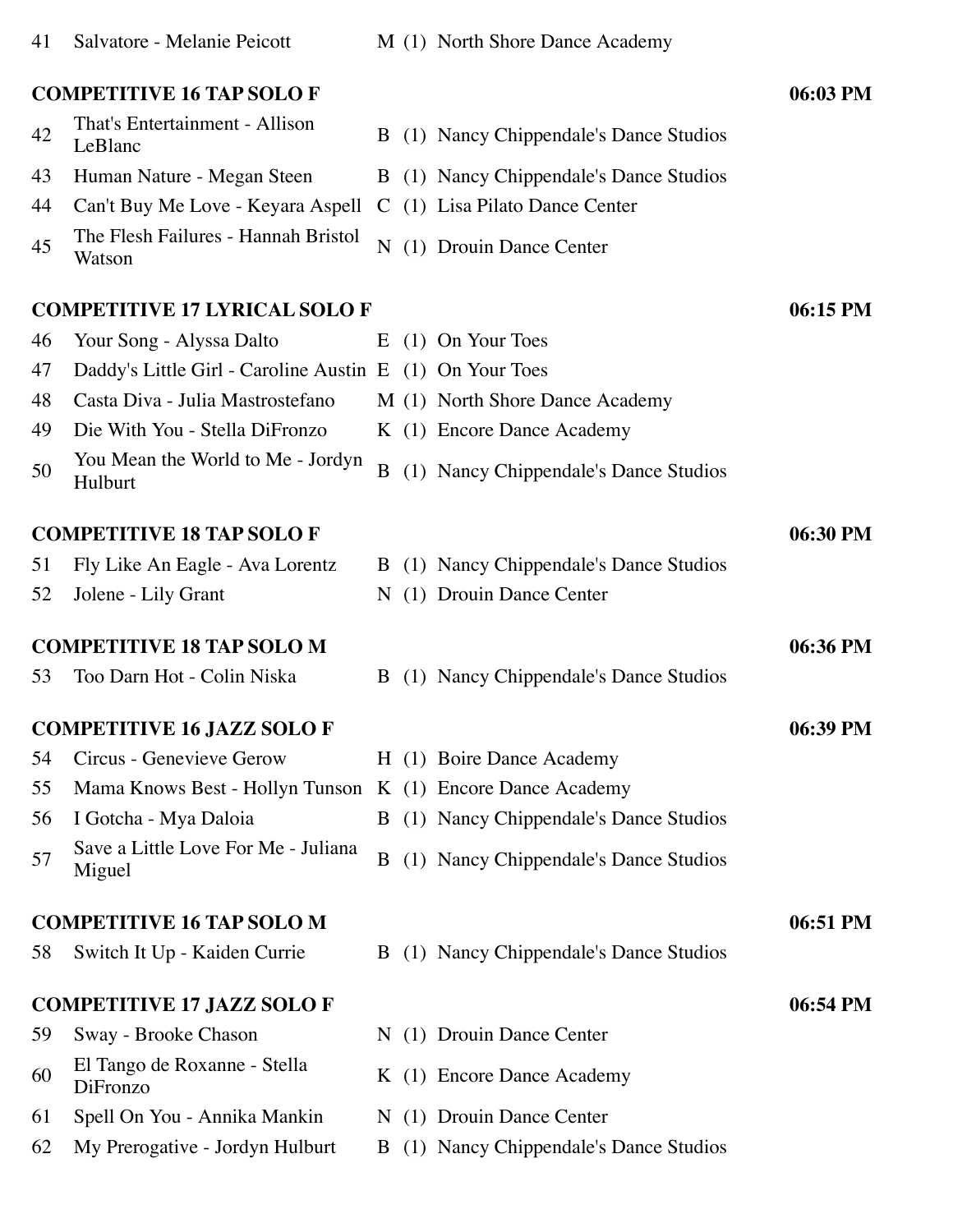| 63 | Maneater - Tessa Noel                                               |  | H (1) Boire Dance Academy               |            |
|----|---------------------------------------------------------------------|--|-----------------------------------------|------------|
| 64 | Wasabi - Luciana Rodriguez                                          |  | H (1) Boire Dance Academy               |            |
|    | <b>COMPETITIVE 18 LYRICAL SOLO F</b>                                |  |                                         | 07:12 PM   |
| 65 | Suitcase - Lily Gavin                                               |  | $E(1)$ On Your Toes                     |            |
|    | <b>COMPETITIVE 16 OPEN SOLO F</b>                                   |  |                                         | 07:15 PM   |
| 66 | Enchantress - Hollyn Tunson                                         |  | K (1) Encore Dance Academy              |            |
| 67 | Young and Beautiful - Alexandra<br><b>Stevens</b>                   |  | C (1) Lisa Pilato Dance Center          |            |
|    | <b>PRE-COMPETITIVE 16 OPEN SOLOF</b>                                |  |                                         | 07:21 PM   |
| 68 | Watch - Kiley Green                                                 |  | C (1) Lisa Pilato Dance Center          |            |
|    | <b>COMPETITIVE 17 OPEN SOLO F</b>                                   |  |                                         | 07:24 PM   |
| 69 | One Beautiful Evening - Stella<br>DiFronzo                          |  | K (1) Encore Dance Academy              |            |
| 70 | Breath Again - Alexis Koufos                                        |  | C (1) Lisa Pilato Dance Center          |            |
| 71 | Chapter 12 - Cameryn Langlois                                       |  | C (1) Lisa Pilato Dance Center          |            |
|    | <b>COMPETITIVE 17 OPEN SOLO M</b>                                   |  |                                         | 07:33 PM   |
| 72 | Train Wreck - Tyler Golen                                           |  | C (1) Lisa Pilato Dance Center          |            |
|    | <b>COMPETITIVE 18 OPEN SOLO F</b>                                   |  |                                         | 07:36 PM   |
| 73 | Rivers and Roads - Grace DeLaRosa C (1) Lisa Pilato Dance Center    |  |                                         |            |
|    | 74 In Our Bones - Jordyn Bissonnette C (1) Lisa Pilato Dance Center |  |                                         |            |
|    | <b>COMPETITIVE 18 CONTEMPORARY SOLO M</b>                           |  |                                         | 07:42 PM   |
| 75 | Proud - Colin Niska                                                 |  | B (1) Nancy Chippendale's Dance Studios |            |
|    | <b>COMPETITIVE 16 MODERN SOLO F</b>                                 |  |                                         | $07:45$ PM |
| 76 | Runaway - Mackinna Campbell N (1) Drouin Dance Center               |  |                                         |            |
|    | <b>COMPETITIVE 16 MUSICAL THEATRE SOLO F</b>                        |  |                                         | 07:48 PM   |
| 77 | All That Jazz - Hayli Corliss                                       |  | C (1) Lisa Pilato Dance Center          |            |
|    | <b>COMPETITIVE 17 CONTEMPORARY BALLET SOLO F</b>                    |  |                                         | 07:51 PM   |
| 78 | Burning in Time Lapse - Soleil<br>Dubois                            |  | H (1) Boire Dance Academy               |            |
|    | PRE-COMPETITIVE 17 CONTEMPORARY SOLO F                              |  |                                         | 07:54 PM   |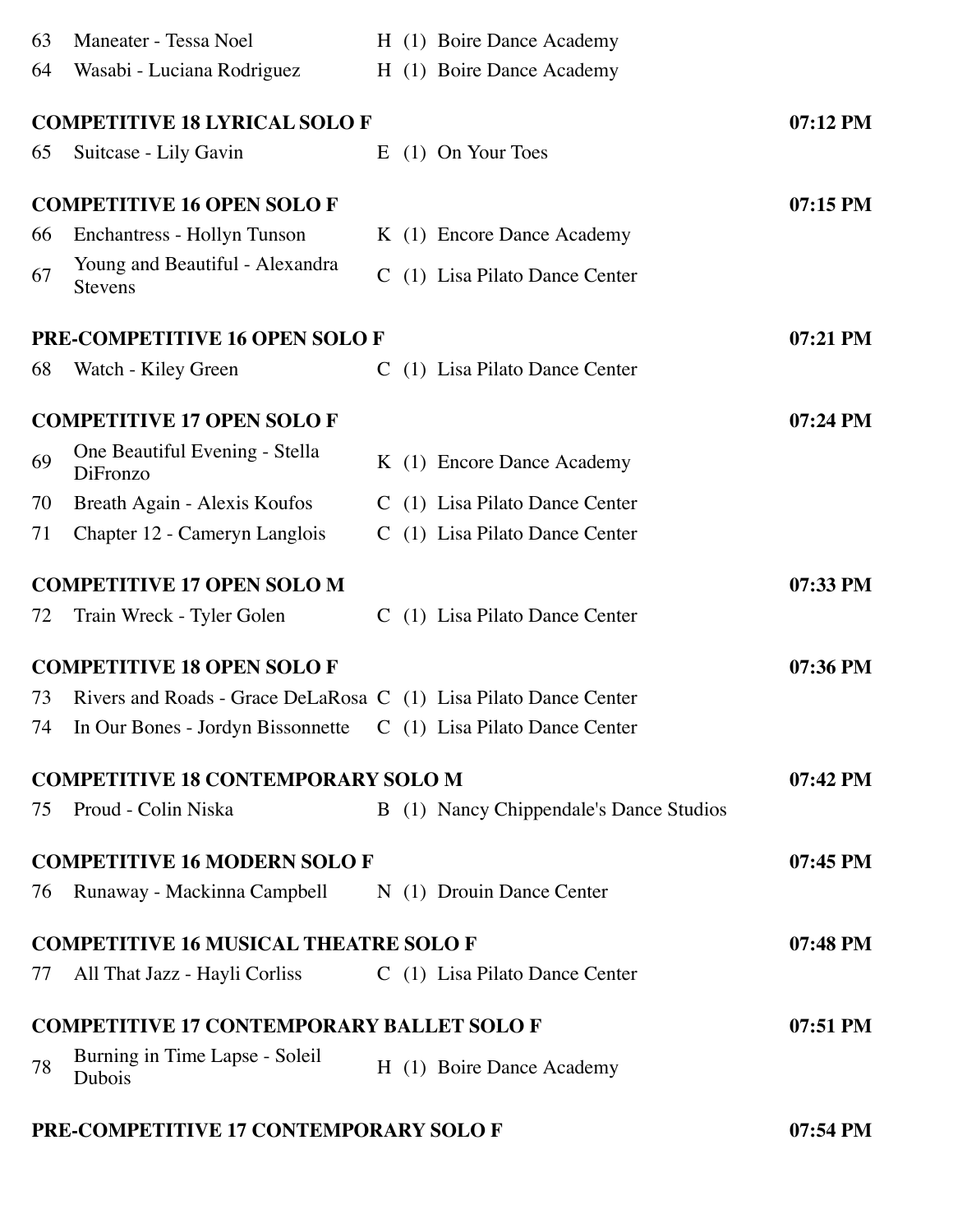### **COMPETITIVE 17 TAP SOLO M 07:57 PM**

80 Hit The Ceiling - Joseph Murphy B (1) Nancy Chippendale's Dance Studios

## **awards for above entrIes!**

## **frIday march 18, 2022**

|    | PRE-COMPETITIVE 13 LYRICAL SOLO F                           |   |  |                                       |          |  |
|----|-------------------------------------------------------------|---|--|---------------------------------------|----------|--|
| 81 | Beneath Your Beautiful - Olivia<br><b>Brady</b>             |   |  | K (1) Encore Dance Academy            |          |  |
| 82 | If No One Will Listen - Sofia<br>Siciliano                  |   |  | K (1) Encore Dance Academy            |          |  |
| 83 | The Voice Within - Samantha<br>Pomerantz                    |   |  | K (1) Encore Dance Academy            |          |  |
| 84 | Heaven - Gabriella D'Ambrosio                               |   |  | K (1) Encore Dance Academy            |          |  |
|    | <b>COMPETITIVE 14 OPEN SOLO F</b>                           |   |  |                                       | 04:12 PM |  |
| 85 | Brave - Emma Finch                                          |   |  | C (1) Lisa Pilato Dance Center        |          |  |
| 86 | Off the Rails - Sophie Bordelon                             |   |  | H (1) Boire Dance Academy             |          |  |
| 87 | No Time To Die - Ella Keefe                                 |   |  | C (1) Lisa Pilato Dance Center        |          |  |
| 88 | Anchor - Molly Cronin                                       |   |  | C (1) Lisa Pilato Dance Center        |          |  |
| 89 | Time After Time - Emily Costa                               |   |  | C (1) Lisa Pilato Dance Center        |          |  |
| 90 | Metamorphosis - Jacqueline Newell H (1) Boire Dance Academy |   |  |                                       |          |  |
| 91 | Far From Home - Charlize Jeannot                            |   |  | K (1) Encore Dance Academy            |          |  |
| 92 | Afterglow - Samantha Flynn                                  |   |  | C (1) Lisa Pilato Dance Center        |          |  |
| 93 | Unravel - Gianna Micalizzi                                  |   |  | K (1) Encore Dance Academy            |          |  |
|    | <b>COMPETITIVE 15 TAP SOLO F</b>                            |   |  |                                       | 04:39 PM |  |
| 94 | <b>Black Violin - Jillian Moroney</b>                       |   |  | M (1) North Shore Dance Academy       |          |  |
| 95 | Wishing Well - Mariah Abbott                                |   |  | K (1) Encore Dance Academy            |          |  |
| 96 | It's Oh so Quiet - Abigail Rubin                            |   |  | N (1) Drouin Dance Center             |          |  |
| 97 | Same to You - Kayla Novack                                  | B |  | (1) Nancy Chippendale's Dance Studios |          |  |
| 98 | Havin' a Good Time - Gianna Zanni                           | B |  | (1) Nancy Chippendale's Dance Studios |          |  |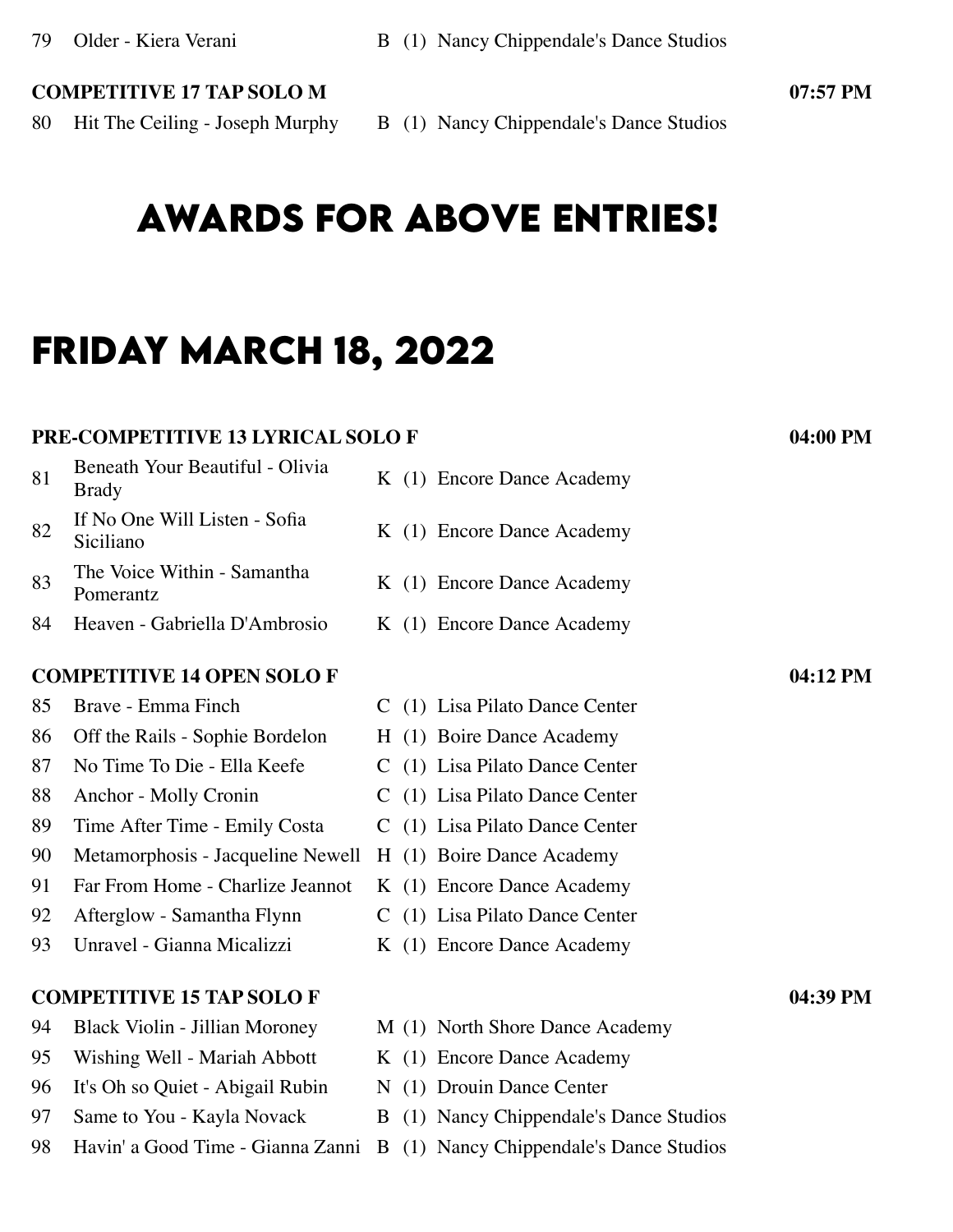### **COMPETITIVE 13 TAP SOLO M 04:54 PM**

### 99 Just In Time - Ethan Novack B (1) Nancy Chippendale's Dance Studios **COMPETITIVE 13 OPEN SOLO F 04:57 PM** 100 Autumn - Charlotte Caron B (1) Nancy Chippendale's Dance Studios 101 Starry Night - Amelia Borawski K (1) Encore Dance Academy 102 Suspicion - Allison Laurenza K (1) Encore Dance Academy **COMPETITIVE 14 JAZZ SOLO F 05:06 PM** 103 I've Got the World on a String - Lexi<br>Lopilato K (1) Encore Dance Academy 104 Oops I Did It Again - Lily Dodge K (1) Encore Dance Academy 105 That Man - Ava Kiricoples M (1) North Shore Dance Academy 106 40 Day Dream - Anna Trevisan E (1) On Your Toes 107 Smash - Annabelle Karkache B (1) Nancy Chippendale's Dance Studios 108 Orange Colored Sky - Cari Tibbetts E (1) On Your Toes 109 Addicted To Love - Charlize Jeannot K (1) Encore Dance Academy 110 A Little Party - Emilie Salvo C (1) Lisa Pilato Dance Center **COMPETITIVE 15 LYRICAL SOLO F 05:30 PM**

| 111                                       | Anything Worth Holding Onto -<br>Eleanor Williams                |  |  | K (1) Encore Dance Academy              |          |
|-------------------------------------------|------------------------------------------------------------------|--|--|-----------------------------------------|----------|
|                                           | 112 I'm Yours - Mia Fichera                                      |  |  | K (1) Encore Dance Academy              |          |
|                                           | 113 Old Money - Gabrielle Gagnon                                 |  |  | M (1) North Shore Dance Academy         |          |
|                                           | 114 On Your Own - Angelina Hajjar                                |  |  | B (1) Nancy Chippendale's Dance Studios |          |
|                                           | 115 Golden Slumbers - Selene Ferreira                            |  |  | M (1) North Shore Dance Academy         |          |
|                                           | 116 Not Your Muse - Claire Jaroszewicz                           |  |  | M (1) North Shore Dance Academy         |          |
|                                           | 117 Breathe Again - Kaelin Higgins                               |  |  | K (1) Encore Dance Academy              |          |
|                                           | <b>COMPETITIVE 13 JAZZ SOLO F</b>                                |  |  |                                         | 05:51 PM |
|                                           | 118 I Got It - Teagan Piper                                      |  |  | $E(1)$ On Your Toes                     |          |
|                                           | 119 Eye for an Eye - Lauren Samaha                               |  |  | B (1) Nancy Chippendale's Dance Studios |          |
|                                           | <b>PRE-COMPETITIVE 13 CONTEMPORARY SOLO F</b>                    |  |  |                                         | 05:57 PM |
|                                           | 120 Lung - Olivia Thorpe                                         |  |  | P (1) Dance Technics                    |          |
| <b>COMPETITIVE 14 CONTEMPORARY SOLO F</b> |                                                                  |  |  |                                         | 06:00 PM |
|                                           | 121 Machines Will Rise - Lily Lundberg N (1) Drouin Dance Center |  |  |                                         |          |

122 Unraveling - Ava Pasquantonio  $\qquad 0 \quad (1)$  The Dance Slipper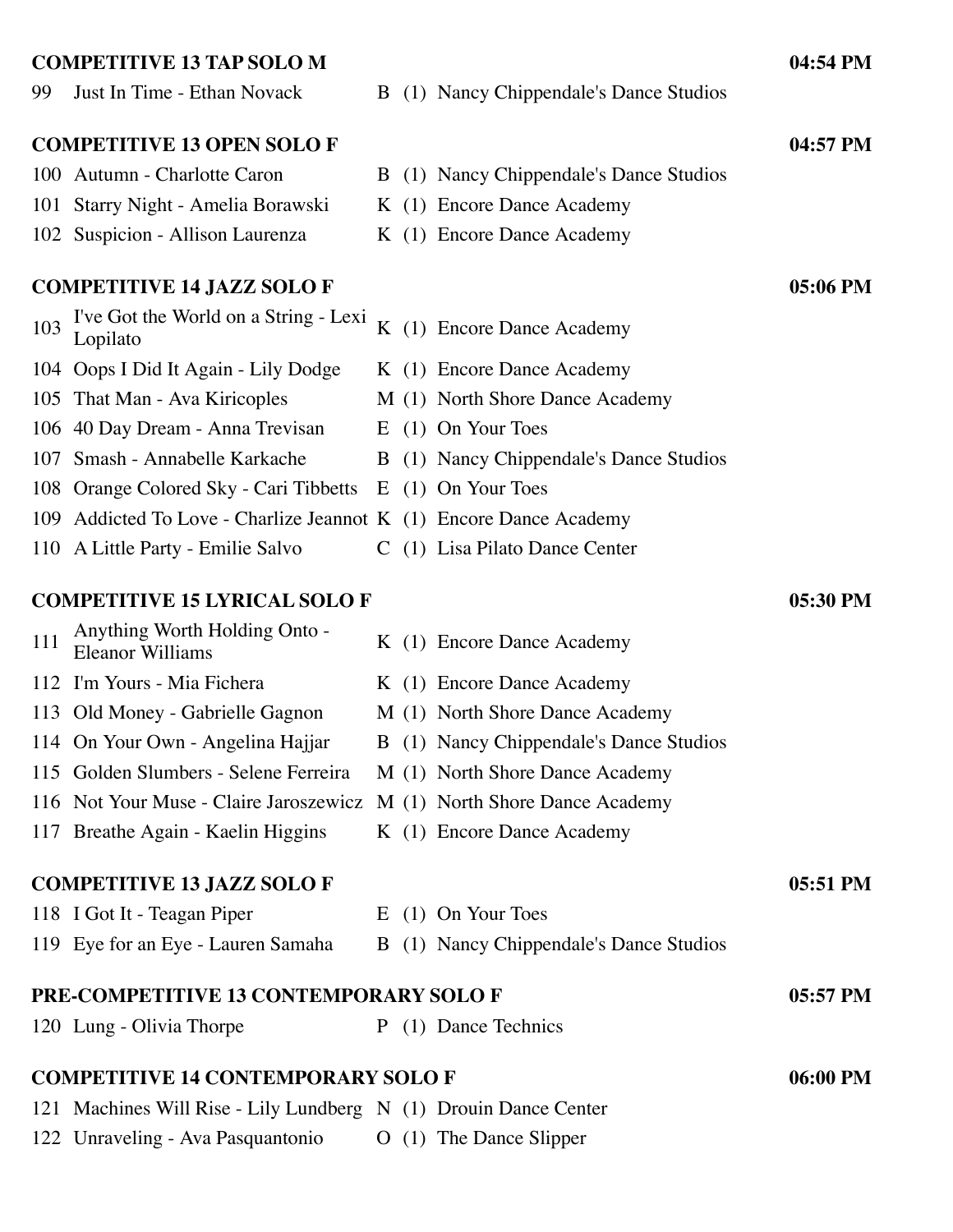|     | 123 Jetstream - Ellen Woodside                 |   | N (1) Drouin Dance Center               |          |
|-----|------------------------------------------------|---|-----------------------------------------|----------|
| 124 | Blowin' In The Wind - Giada<br><b>Bourassa</b> |   | B (1) Nancy Chippendale's Dance Studios |          |
|     | 125 Slip - Sophie Bordelon                     |   | H (1) Boire Dance Academy               |          |
|     | 126 Slowly - Ava Degrandpre                    |   | B (1) Nancy Chippendale's Dance Studios |          |
|     | 127 Strong - Kate Logan                        |   | $E(1)$ On Your Toes                     |          |
| 128 | Um Corpo e Um Corpo - Emerson<br>Odoardi       | B | (1) Nancy Chippendale's Dance Studios   |          |
|     | 129 Feel Alive - Ada Hamilton                  |   | N (1) Drouin Dance Center               |          |
|     | 130 Another Love - Taylor Chenette             |   | H (1) Boire Dance Academy               |          |
|     |                                                |   |                                         |          |
|     | <b>COMPETITIVE 15 JAZZ SOLO F</b>              |   |                                         | 06:30 PM |
|     | 131 Black Car - Janaya Lorentz                 |   | B (1) Nancy Chippendale's Dance Studios |          |
|     | 132 I Feel Good - Eleanor Williams             |   | K (1) Encore Dance Academy              |          |
| 133 | Come Fly With Me - Isabella<br>DeRuosi         |   | C (1) Lisa Pilato Dance Center          |          |
|     | 134 Smash - Kaelin Higgins                     |   | K (1) Encore Dance Academy              |          |
|     | 135 He's a Dream - Mia Fichera                 |   | K (1) Encore Dance Academy              |          |
|     |                                                |   |                                         |          |

### **PRE-COMPETITIVE 15 MUSICAL THEATRE SOLO F 06:45 PM**

### **COMPETITIVE 13 LYRICAL SOLO F 06:48 PM**

| 137 | Invocation - Samantha<br>Mastrostefano        |    | M (1) North Shore Dance Academy |            |
|-----|-----------------------------------------------|----|---------------------------------|------------|
|     | 138 Home - Sara Fabrizio                      |    | M (1) North Shore Dance Academy |            |
|     | 139 Fake Smiles - Korynne Norbaka             |    | M (1) North Shore Dance Academy |            |
|     | 140 Eye of the Storm - Caroline Smith         |    | M (1) North Shore Dance Academy |            |
|     | 141 Already Gone - Allison Laurenza           |    | K (1) Encore Dance Academy      |            |
|     | 142 The Reason - Vivian Balas                 |    | K (1) Encore Dance Academy      |            |
|     | 143 Heal - Amelia Borawski                    |    | K (1) Encore Dance Academy      |            |
|     |                                               |    |                                 |            |
|     | <b>PRE-COMPETITIVE 14 CONTEMPORARY SOLO F</b> |    |                                 | $07:09$ PM |
|     | 144 Moonlight Sonata - Ryann Drake            | P. | (1) Dance Technics              |            |
|     | 145 Insecurities - Katie Vanduyne             |    | (1) Dance Technics              |            |

### **COMPETITIVE 14 TAP SOLO F 07:15 PM**

- 146 The Battle Jillian Petruccelli N (1) Drouin Dance Center
- 147 Good Times Juliana Gagne N (1) Drouin Dance Center
- 
- 148 Clap Your Hands Cate Marini B (1) Nancy Chippendale's Dance Studios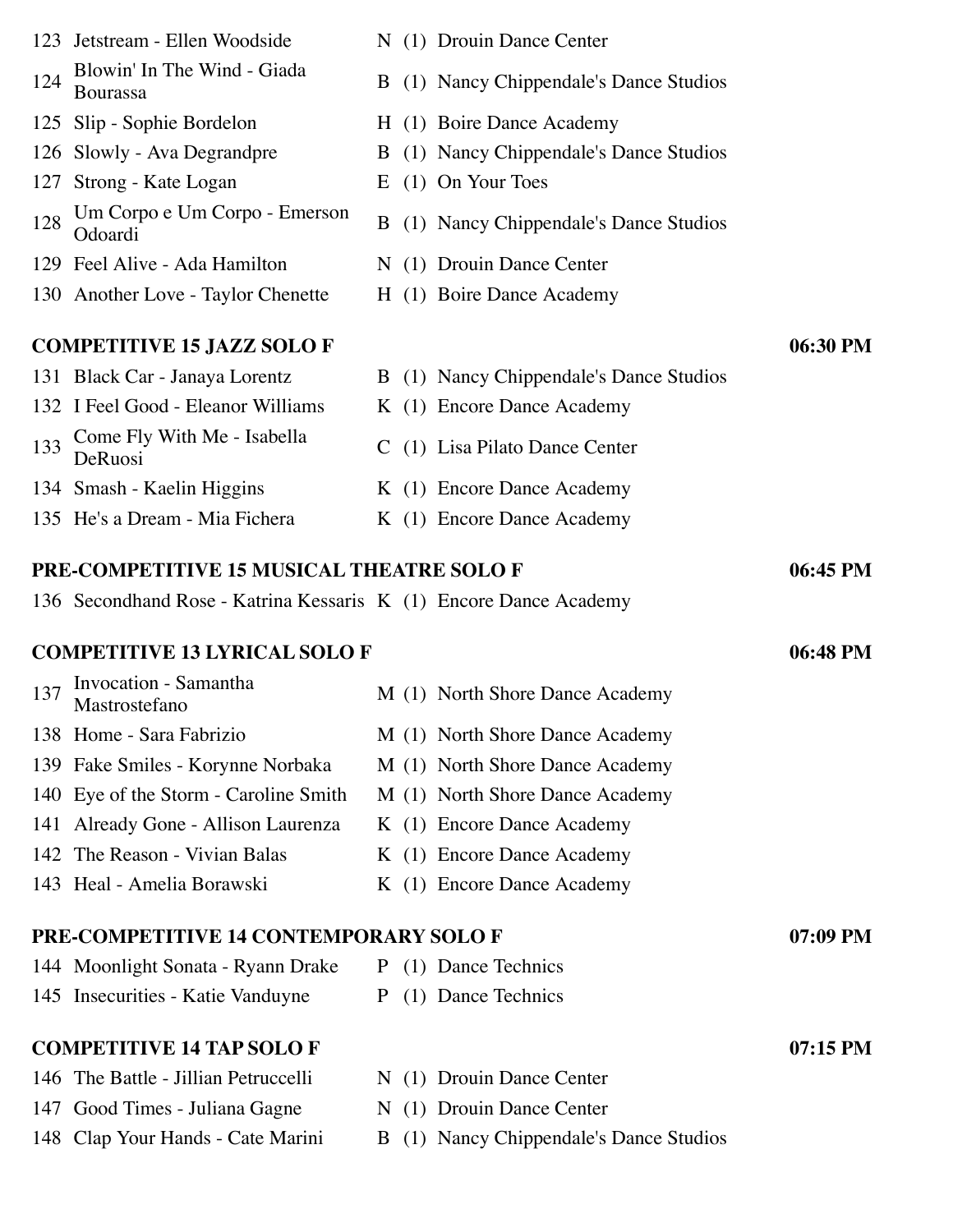| <b>COMPETITIVE 15 OPEN SOLO F</b>                      |                                             | $07:24 \text{ PM}$ |  |  |  |
|--------------------------------------------------------|---------------------------------------------|--------------------|--|--|--|
| 149 Lonely - Katelyn Golen                             | (1) Lisa Pilato Dance Center<br>$\mathbf C$ |                    |  |  |  |
| 150 Soldier - Anna Disco                               | $(1)$ On Your Toes<br>E                     |                    |  |  |  |
|                                                        |                                             |                    |  |  |  |
| <b>PRE-COMPETITIVE 15 JAZZ SOLO F</b>                  |                                             | 07:30 PM           |  |  |  |
| Don't You Worry Bout a Thing -<br>151<br>Nicole Hawley | K (1) Encore Dance Academy                  |                    |  |  |  |
| <b>COMPETITIVE 13 TAP SOLO F</b>                       |                                             | $07:33$ PM         |  |  |  |
| 152 Little Girl Blues - Trinity Boxill                 | N (1) Drouin Dance Center                   |                    |  |  |  |
| 153 Rhythm - Violet Chase                              | N (1) Drouin Dance Center                   |                    |  |  |  |
| 154 Crazy In Love - Avan Seed                          | (1) Nancy Chippendale's Dance Studios<br>B  |                    |  |  |  |
| <b>COMPETITIVE 14 LYRICAL SOLO F</b>                   |                                             | $07:42$ PM         |  |  |  |
| 155 Wicked Game - Lily Dodge                           | K (1) Encore Dance Academy                  |                    |  |  |  |
| 156 Find Me - Madisan Holland                          | K (1) Encore Dance Academy                  |                    |  |  |  |
| 157 Fall For You - Tessa McNally                       | N (1) Drouin Dance Center                   |                    |  |  |  |
| 158 My Love - Lexi Lopilato                            | K (1) Encore Dance Academy                  |                    |  |  |  |
| 159 Bang Bang - Ava Pasquantonio                       | O (1) The Dance Slipper                     |                    |  |  |  |
| 160 Leave Like That - Abby Libby                       | B (1) Nancy Chippendale's Dance Studios     |                    |  |  |  |
| 161 Islands - Emma Curran                              | M (1) North Shore Dance Academy             |                    |  |  |  |
| 162 One More Try - Gianna Micalizzi                    | K (1) Encore Dance Academy                  |                    |  |  |  |
| 163 Always - Taylor Chenette                           | H (1) Boire Dance Academy                   |                    |  |  |  |
| <b>COMPETITIVE 15 CONTEMPORARY SOLO F</b>              |                                             | 08:09 PM           |  |  |  |
| 164 My Mind - Sabrina DeVelis                          | B (1) Nancy Chippendale's Dance Studios     |                    |  |  |  |
| 165 Ambient - Eleanor Williams                         | K (1) Encore Dance Academy                  |                    |  |  |  |
| 166 Occasionally - Sara Martel                         | $E(1)$ On Your Toes                         |                    |  |  |  |
| 167 Bruises - Ryenne Georgiana                         | H (1) Boire Dance Academy                   |                    |  |  |  |
|                                                        |                                             |                    |  |  |  |
| PRE-COMPETITIVE 13 JAZZ SOLO F                         |                                             |                    |  |  |  |
| A Lot of Livin To Do - Kyla<br>168<br>Oostman          | K (1) Encore Dance Academy                  |                    |  |  |  |
| Are you ready for this - Olivia<br>169<br>Thorpe       | (1) Dance Technics<br>P                     |                    |  |  |  |
| <b>PRE-COMPETITIVE 14 JAZZ SOLO F</b>                  |                                             | 08:27 PM           |  |  |  |
| 170 Emergency - Ryann Drake                            | (1) Dance Technics<br>P                     |                    |  |  |  |

171 Attention - Katie Vanduyne P (1) Dance Technics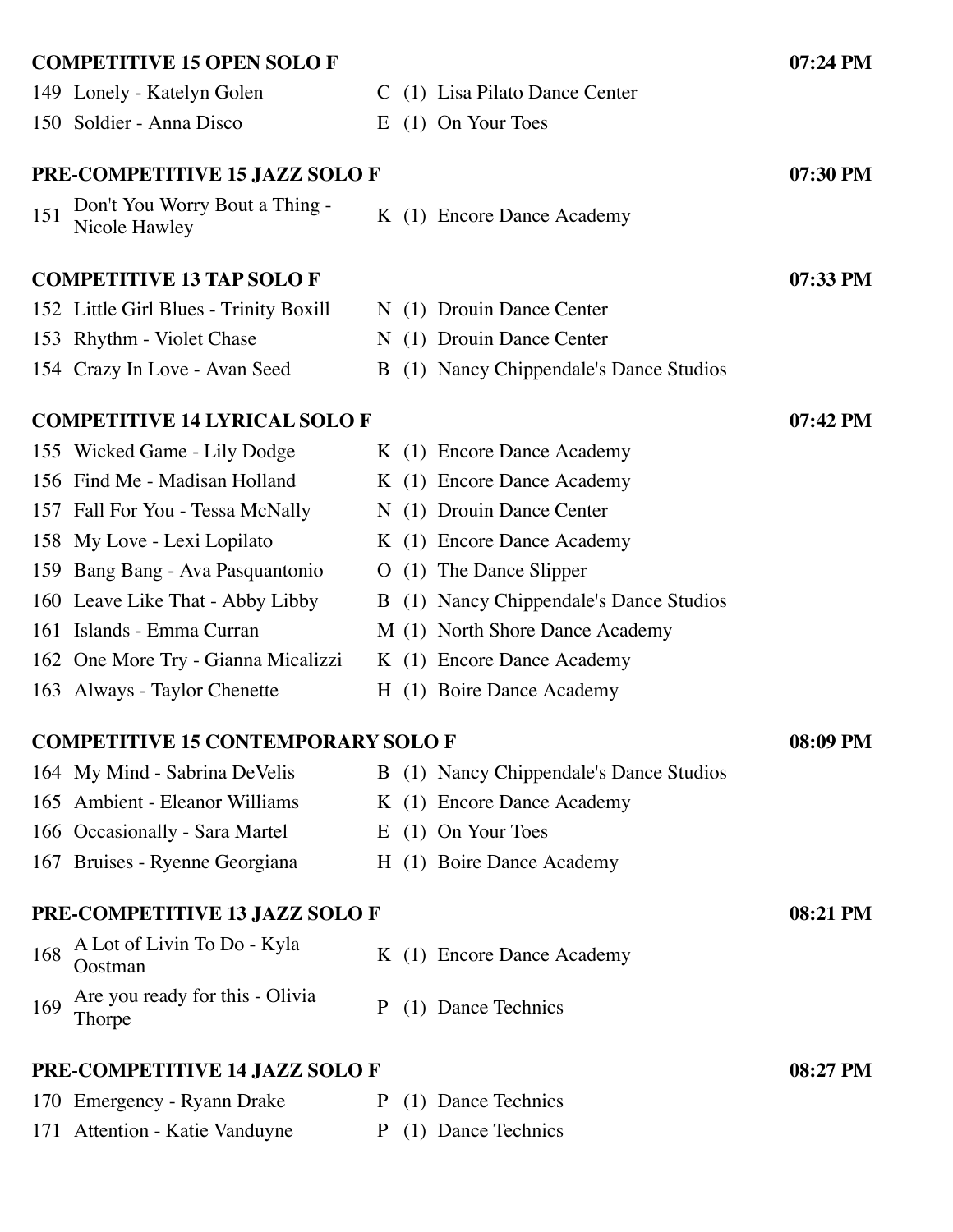|     | <b>COMPETITIVE 14 TAP SOLO F</b>               |                                 | 08:33 PM |
|-----|------------------------------------------------|---------------------------------|----------|
|     | 172 Dibidy Dop - Molly Norris                  | C (1) Lisa Pilato Dance Center  |          |
|     | <b>COMPETITIVE 14 BALLET SOLO F</b>            |                                 | 08:36 PM |
|     | 173 Fairy Dance - Jacqueline Newell            | H (1) Boire Dance Academy       |          |
|     | <b>COMPETITIVE 15 MODERN SOLO F</b>            |                                 | 08:39 PM |
| 174 | <b>Blessed Messenger - Ryenne</b><br>Georgiana | H (1) Boire Dance Academy       |          |
|     | <b>COMPETITIVE 13 CONTEMPORARY SOLO F</b>      |                                 | 08:42 PM |
|     | 175 Rise Above - Natalie Harkins               | M (1) North Shore Dance Academy |          |
|     | <b>PRE-COMPETITIVE 14 LYRICAL SOLO F</b>       |                                 | 08:45 PM |
|     | 176 Farewell - Samantha Hardy                  | K (1) Encore Dance Academy      |          |
|     | 177 Grace - McKaela Holleran                   | K (1) Encore Dance Academy      |          |
|     | 178 Let Go - Sierra Robertson                  | K (1) Encore Dance Academy      |          |
|     | 179 Feel Again - Reagan Chisholm               | K (1) Encore Dance Academy      |          |

## **awards for above entrIes!**

## **saturday march 19, 2022**

| <b>NOVICE YOUNG 7-9 TAP SMALL GROUP</b> | 08:00 AM                                      |                                                     |            |
|-----------------------------------------|-----------------------------------------------|-----------------------------------------------------|------------|
|                                         | 180 Crocodile Rock (YC)                       | B (7) Nancy Chippendale's Dance Studios             |            |
|                                         |                                               | PRE-COMPETITIVE JUNIOR 10-12 JAZZ SMALL GROUP       | 08:03 AM   |
| 181 Queen Bee (YC)                      |                                               | B (5) Nancy Chippendale's Dance Studios             |            |
|                                         | <b>COMPETITIVE YOUNG 7-9 JAZZ SMALL GROUP</b> |                                                     | $08:07$ AM |
| 182 C'est Paris                         |                                               | N (5) Drouin Dance Center                           |            |
|                                         |                                               | <b>COMPETITIVE JUNIOR 10-12 LYRICAL SMALL GROUP</b> | 08:10 AM   |
| 183 Beautiful Ghosts                    |                                               | K (7) Encore Dance Academy                          |            |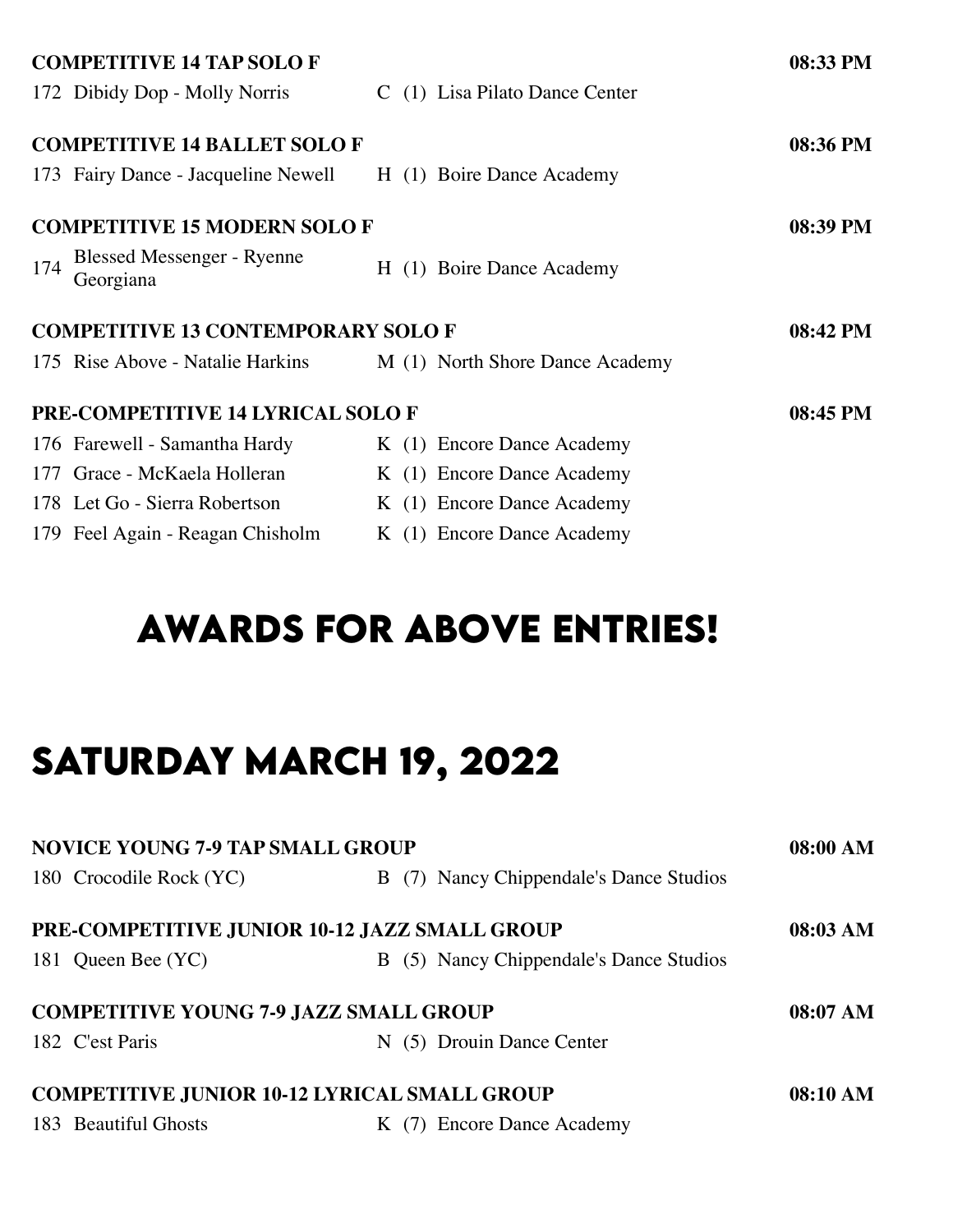| <b>NOVICE YOUNG 7-9 TAP LARGE GROUP</b>            |                                          | 08:14 AM |
|----------------------------------------------------|------------------------------------------|----------|
| 184 Tea Party                                      | B (12) Nancy Chippendale's Dance Studios |          |
| 185 Cheese Please                                  | B (9) Nancy Chippendale's Dance Studios  |          |
| PRE-COMPETITIVE JUNIOR 10-12 HIP HOP SMALL GROUP   |                                          | 08:21 AM |
| 186 Here It Is (YC)                                | B (6) Nancy Chippendale's Dance Studios  |          |
| <b>COMPETITIVE JUNIOR 10-12 LYRICAL DUO/TRIO</b>   |                                          | 08:24 AM |
| 187 Bridge Over Troubled Waters                    | B (3) Nancy Chippendale's Dance Studios  |          |
| 188 Des Jeunes Filles et des Fleur                 | N (2) Drouin Dance Center                |          |
| 189 It's Gonna Be OK                               | M (2) North Shore Dance Academy          |          |
| 190 Glorious                                       | M (3) North Shore Dance Academy          |          |
| 191 Safe and Sound                                 | K (2) Encore Dance Academy               |          |
| 192 Footprints in the Sand                         | K (2) Encore Dance Academy               |          |
| 193 Hold Onto Me                                   | K (3) Encore Dance Academy               |          |
| 194 Dust in the Wind                               | K (2) Encore Dance Academy               |          |
| 195 All Through The Night                          | K (2) Encore Dance Academy               |          |
| 196 I'll Stand by You                              | K (2) Encore Dance Academy               |          |
| <b>COMPETITIVE 9 MUSICAL THEATRE DUO/TRIO</b>      |                                          | 08:57 AM |
| 197 I Love Her So                                  | C (2) Lisa Pilato Dance Center           |          |
| <b>NOVICE 6 &amp; UNDER TAP SMALL GROUP</b>        |                                          | 09:00 AM |
| 198 Freeway of Love                                | (6) Lisa Pilato Dance Center             |          |
| PRE-COMPETITIVE YOUNG 7-9 JAZZ LARGE GROUP         |                                          | 09:03 AM |
| 199 50's Medley                                    | B (10) Nancy Chippendale's Dance Studios |          |
| 200 Shopping Spree                                 | B (15) Nancy Chippendale's Dance Studios |          |
| <b>COMPETITIVE JUNIOR 10-12 HIP HOP CLASS</b>      |                                          | 09:10 AM |
| 201 Let's Get Lit                                  | B (36) Nancy Chippendale's Dance Studios |          |
| 202 Let's Party                                    | M (22) North Shore Dance Academy         |          |
| PRE-COMPETITIVE JUNIOR 10-12 LYRICAL LARGE GROUP   |                                          | 09:18 AM |
| 203 Just a Game                                    | K (9) Encore Dance Academy               |          |
| <b>COMPETITIVE JUNIOR 10-12 JAZZ LARGE GROUP</b>   |                                          | 09:22 AM |
| 204 Knock On Wood                                  | C (9) Lisa Pilato Dance Center           |          |
| <b>COMPETITIVE YOUNG 7-9 CONTEMPORARY DUO/TRIO</b> |                                          | 09:25 AM |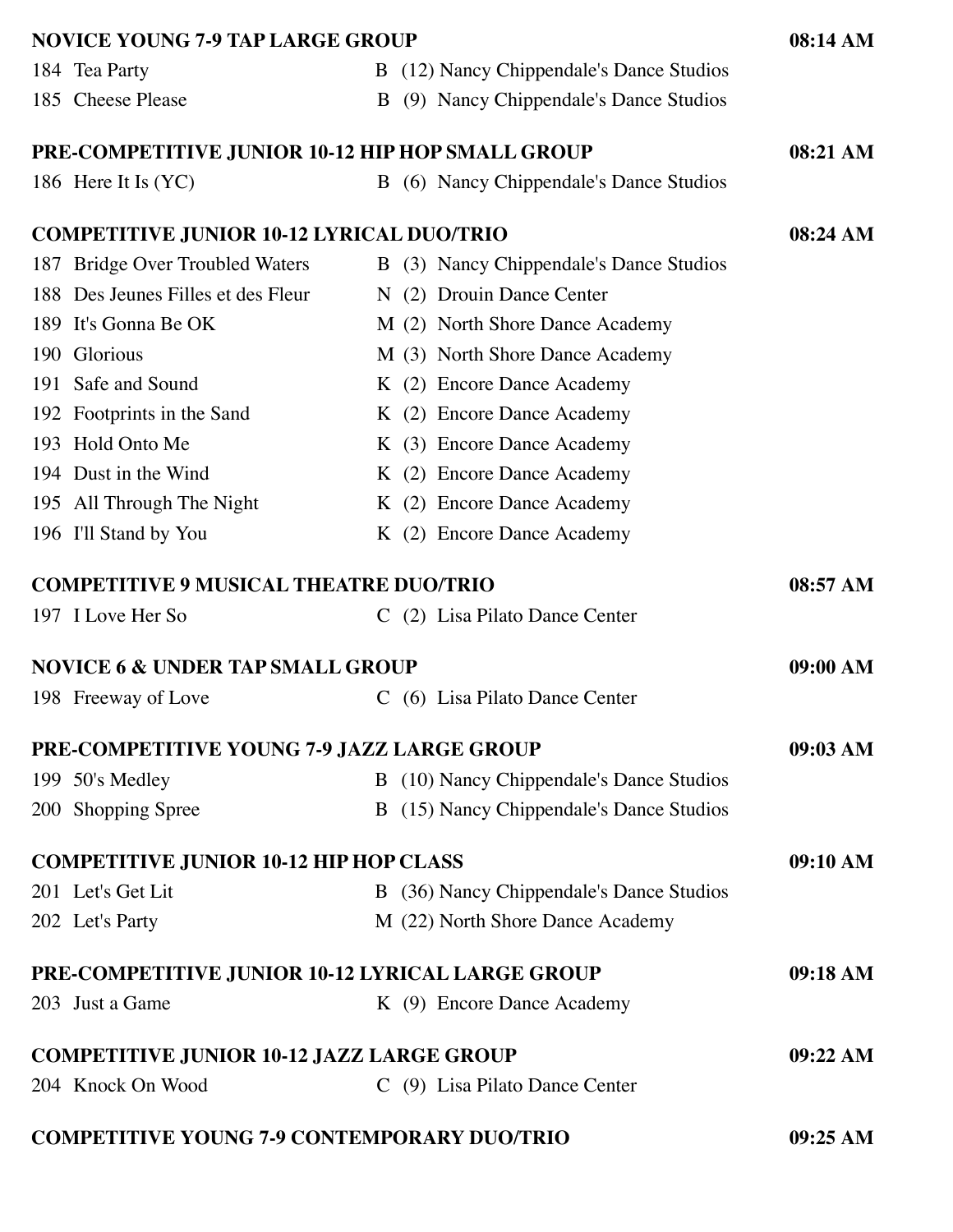| 205 Standby                                                 | H (2) Boire Dance Academy               |            |
|-------------------------------------------------------------|-----------------------------------------|------------|
| <b>COMPETITIVE YOUNG 7-9 BALLET SMALL GROUP</b>             |                                         | 09:29 AM   |
| 206 La Fille Mal Gardee                                     | N (6) Drouin Dance Center               |            |
| PRE-COMPETITIVE JUNIOR 10-12 TAP SMALL GROUP                |                                         | 09:32 AM   |
| 207 Do It Like That (YC)                                    | B (5) Nancy Chippendale's Dance Studios |            |
| 208 Get Me To The Church (YC)                               | B (6) Nancy Chippendale's Dance Studios |            |
| <b>COMPETITIVE JUNIOR 10-12 OPEN LARGE GROUP</b>            |                                         | 09:39 AM   |
| 209 Nothing is as it Seems                                  | K (15) Encore Dance Academy             |            |
| <b>COMPETITIVE YOUNG 7-9 BALLET LARGE GROUP</b>             |                                         | 09:43 AM   |
| 210 Wonka                                                   | C (11) Lisa Pilato Dance Center         |            |
| PRE-COMPETITIVE YOUNG 7-9 JAZZ DUO/TRIO                     |                                         | 09:46 AM   |
| 211 What I Like About You                                   | K (2) Encore Dance Academy              |            |
| 212 Mamma Mia                                               | K (3) Encore Dance Academy              |            |
| 213 Party Time                                              | K (2) Encore Dance Academy              |            |
| 214 I Can Do Better                                         | K (2) Encore Dance Academy              |            |
| <b>NOVICE 4 MUSICAL THEATRE SOLO F</b>                      |                                         | $09:59$ AM |
| 215 Betty Boop - Brynn Kelly C (1) Lisa Pilato Dance Center |                                         |            |
|                                                             |                                         |            |
| <b>COMPETITIVE YOUNG 7-9 JAZZ DUO/TRIO</b>                  |                                         | 10:02 AM   |
| 216 Little Bit of Love Outside                              | M (2) North Shore Dance Academy         |            |
| 217 The Sunny Side of the Street                            | N (3) Drouin Dance Center               |            |
| <b>COMPETITIVE YOUNG 7-9 LYRICAL SMALL GROUP</b>            |                                         | 10:09 AM   |
| 218 You're A Star                                           | N (5) Drouin Dance Center               |            |
| <b>COMPETITIVE JUNIOR 10-12 TAP DUO/TRIO</b>                |                                         | 10:12 AM   |
| 219 Shake a Tail Feather                                    | N (2) Drouin Dance Center               |            |
| <b>COMPETITIVE YOUNG 7-9 LYRICAL CLASS</b>                  |                                         | 10:15 AM   |
| 220 Forever Young                                           | C (21) Lisa Pilato Dance Center         |            |
| <b>COMPETITIVE JUNIOR 10-12 CONTEMPORARY LARGE GROUP</b>    |                                         | 10:19 AM   |
| 221 From A to B                                             | H (10) Boire Dance Academy              |            |
| 222 From Up Above                                           | K (15) Encore Dance Academy             |            |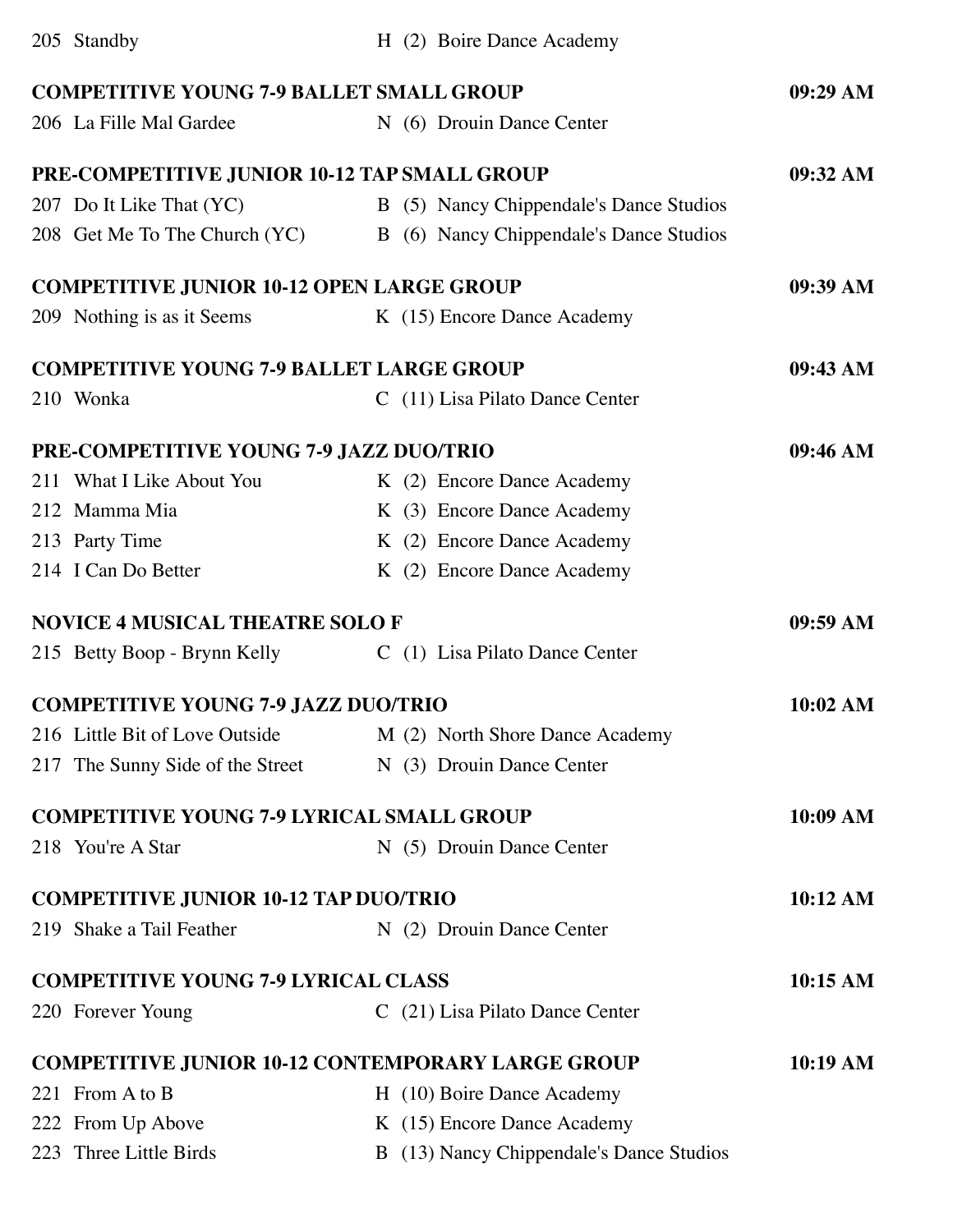| <b>COMPETITIVE JUNIOR 10-12 ACRO/GYM SMALL GROUP</b> |                                                 |                                          |          |  |  |
|------------------------------------------------------|-------------------------------------------------|------------------------------------------|----------|--|--|
|                                                      | 224 Girl Party                                  | N (4) Drouin Dance Center                |          |  |  |
|                                                      | PRE-COMPETITIVE YOUNG 7-9 HIP HOP CLASS         |                                          | 10:33 AM |  |  |
|                                                      | 225 Party Animals                               | B (20) Nancy Chippendale's Dance Studios |          |  |  |
|                                                      | PRE-COMPETITIVE YOUNG 7-9 LYRICAL CLASS         |                                          | 10:37 AM |  |  |
|                                                      | 226 You'll Be in my Heart                       | K (19) Encore Dance Academy              |          |  |  |
|                                                      | <b>COMPETITIVE JUNIOR 10-12 LYRICAL CLASS</b>   |                                          | 10:41 AM |  |  |
|                                                      | 227 I Believe                                   | K (20) Encore Dance Academy              |          |  |  |
|                                                      | <b>COMPETITIVE YOUNG 7-9 JAZZ LARGE GROUP</b>   |                                          | 10:45 AM |  |  |
|                                                      | 228 I Feel Good                                 | M (14) North Shore Dance Academy         |          |  |  |
|                                                      | <b>COMPETITIVE 9 OPEN DUO/TRIO</b>              |                                          | 10:49 AM |  |  |
|                                                      | 229 Pitter Patter Goes the Rain                 | C (3) Lisa Pilato Dance Center           |          |  |  |
|                                                      | <b>COMPETITIVE JUNIOR 10-12 TAP LARGE GROUP</b> |                                          | 10:52 AM |  |  |
|                                                      | 230 Everybody Dance Now                         | M (14) North Shore Dance Academy         |          |  |  |
|                                                      | 231 Rock This Town                              | K (15) Encore Dance Academy              |          |  |  |
|                                                      | 232 My Heart Will Go On                         | M (17) North Shore Dance Academy         |          |  |  |
|                                                      | 233 All Aboard!                                 | B (15) Nancy Chippendale's Dance Studios |          |  |  |
|                                                      | 234 Pickin' Up The Pieces                       | B (13) Nancy Chippendale's Dance Studios |          |  |  |
|                                                      | <b>COMPETITIVE JUNIOR 10-12 TAP CLASS</b>       |                                          | 11:10 AM |  |  |
|                                                      | 235 Bollywood Nights                            | C (21) Lisa Pilato Dance Center          |          |  |  |
|                                                      | <b>COMPETITIVE JUNIOR 10-12 OPEN DUO/TRIO</b>   |                                          | 11:14 AM |  |  |
|                                                      | 236 The Void                                    | K (2) Encore Dance Academy               |          |  |  |
|                                                      | <b>COMPETITIVE YOUNG 7-9 TAP LARGE GROUP</b>    |                                          | 11:17 AM |  |  |
|                                                      | 237 Dancing Fool                                | C (9) Lisa Pilato Dance Center           |          |  |  |
|                                                      | PRE-COMPETITIVE YOUNG 7-9 BALLET SMALL GROUP    |                                          | 11:20 AM |  |  |
|                                                      | 238 Blueberry Pie                               | H (5) Boire Dance Academy                |          |  |  |
|                                                      | <b>NOVICE YOUNG 7-9 JAZZ LARGE GROUP</b>        |                                          | 11:24 AM |  |  |
|                                                      | 239 Where's The Party?                          | B (9) Nancy Chippendale's Dance Studios  |          |  |  |
|                                                      | 240 Playground Pals                             | B (12) Nancy Chippendale's Dance Studios |          |  |  |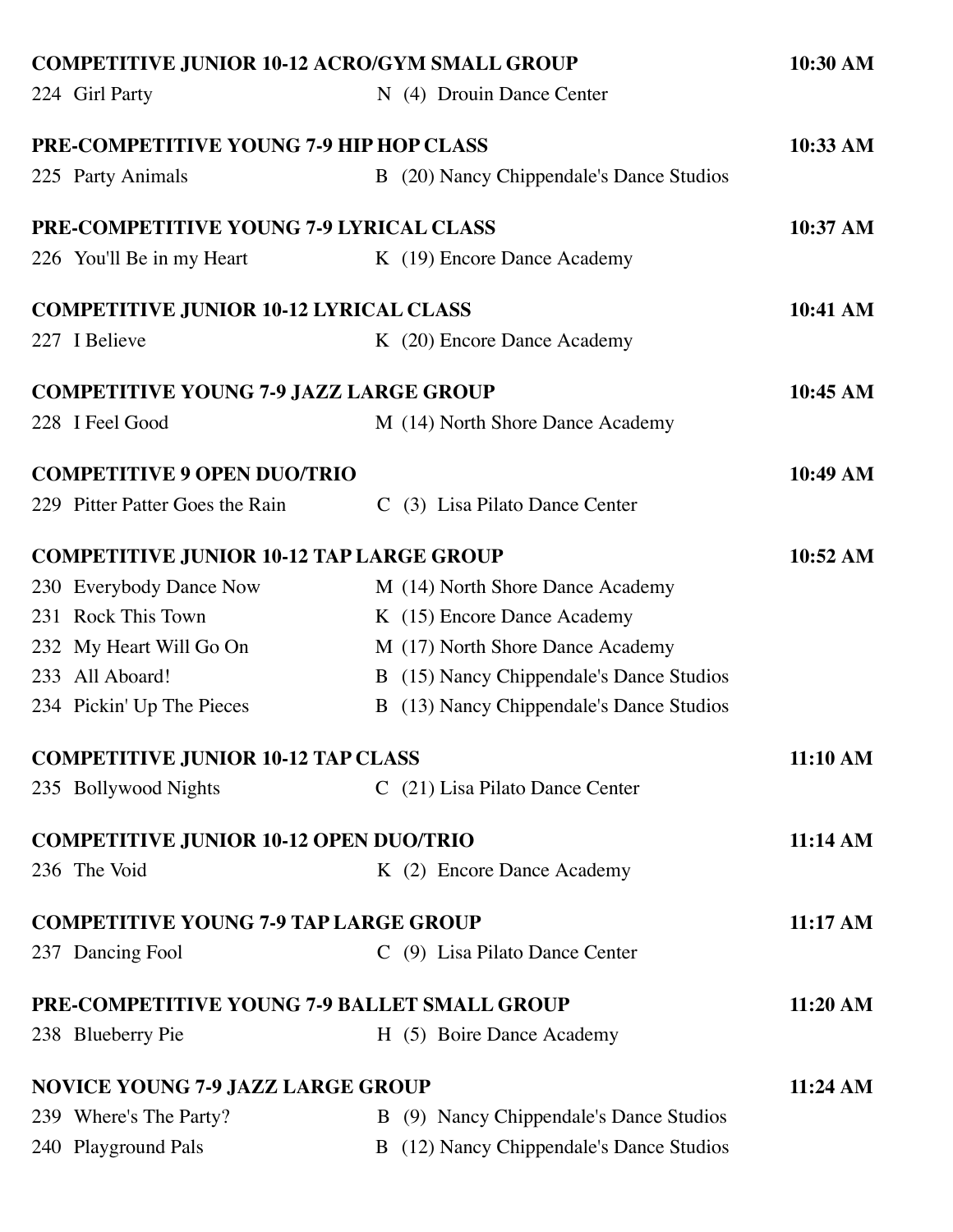| <b>COMPETITIVE JUNIOR 10-12 JAZZ SMALL GROUP</b>                |                                          | 11:31 AM |
|-----------------------------------------------------------------|------------------------------------------|----------|
| 241 Glamorous                                                   | N (5) Drouin Dance Center                |          |
| 242 Make it Shine                                               | M (4) North Shore Dance Academy          |          |
| <b>PRE-COMPETITIVE YOUNG 7-9 CONTEMPORARY DUO/TRIO</b>          |                                          | 11:38 AM |
| 243 Reflections                                                 | H (2) Boire Dance Academy                |          |
| PRE-COMPETITIVE YOUNG 7-9 TAP LARGE GROUP                       |                                          | 11:41 AM |
| 244 Professors & the Atom                                       | B (10) Nancy Chippendale's Dance Studios |          |
| 245 Cruisin' For A Bruisin'                                     | B (15) Nancy Chippendale's Dance Studios |          |
| <b>COMPETITIVE YOUNG 7-9 TAP LARGE GROUP</b>                    |                                          | 11:48 AM |
| 246 Join the Circus                                             | C (11) Lisa Pilato Dance Center          |          |
| 247 Little Bitty Pretty One                                     | M (14) North Shore Dance Academy         |          |
| PRE-COMPETITIVE YOUNG 7-9 JAZZ CLASS                            |                                          | 11:55 AM |
| 248 How Will I Know                                             | K (19) Encore Dance Academy              |          |
| <b>COMPETITIVE JUNIOR 10-12 TAP SMALL GROUP</b>                 |                                          | 11:59 AM |
| 249 Ain't Nobody Here but Us Chickens N (6) Drouin Dance Center |                                          |          |
| 250 Someone In The Crowd (YC)                                   | B (7) Nancy Chippendale's Dance Studios  |          |
| PRE-COMPETITIVE YOUNG 7-9 JAZZ SMALL GROUP                      |                                          | 12:06 PM |
| 251 You Make My Dreams Come True N (4) Drouin Dance Center      |                                          |          |
| <b>NOVICE YOUNG 7-9 JAZZ SMALL GROUP</b>                        |                                          | 12:10 PM |
| 252 Hokey Pokey (YC)                                            | B (7) Nancy Chippendale's Dance Studios  |          |
| <b>COMPETITIVE YOUNG 7-9 BALLET SMALL GROUP</b>                 |                                          | 12:13 PM |
| 253 Girl with the Peach Ribbon                                  | C (8) Lisa Pilato Dance Center           |          |
| <b>COMPETITIVE JUNIOR 10-12 JAZZ DUO/TRIO</b>                   |                                          | 12:17 PM |
| 254 Car Wash                                                    | K (2) Encore Dance Academy               |          |
| 255 Vive Le Swing                                               | M (2) North Shore Dance Academy          |          |
| 256 Wash that Man                                               | K (2) Encore Dance Academy               |          |
| 257 Maniac                                                      | K (2) Encore Dance Academy               |          |
| 258 Rock around the clock                                       | M (2) North Shore Dance Academy          |          |
| <b>COMPETITIVE JUNIOR 10-12 MUSICAL THEATRE DUO/TRIO</b>        |                                          | 12:33 PM |
| 259 It's All About Me                                           | C (3) Lisa Pilato Dance Center           |          |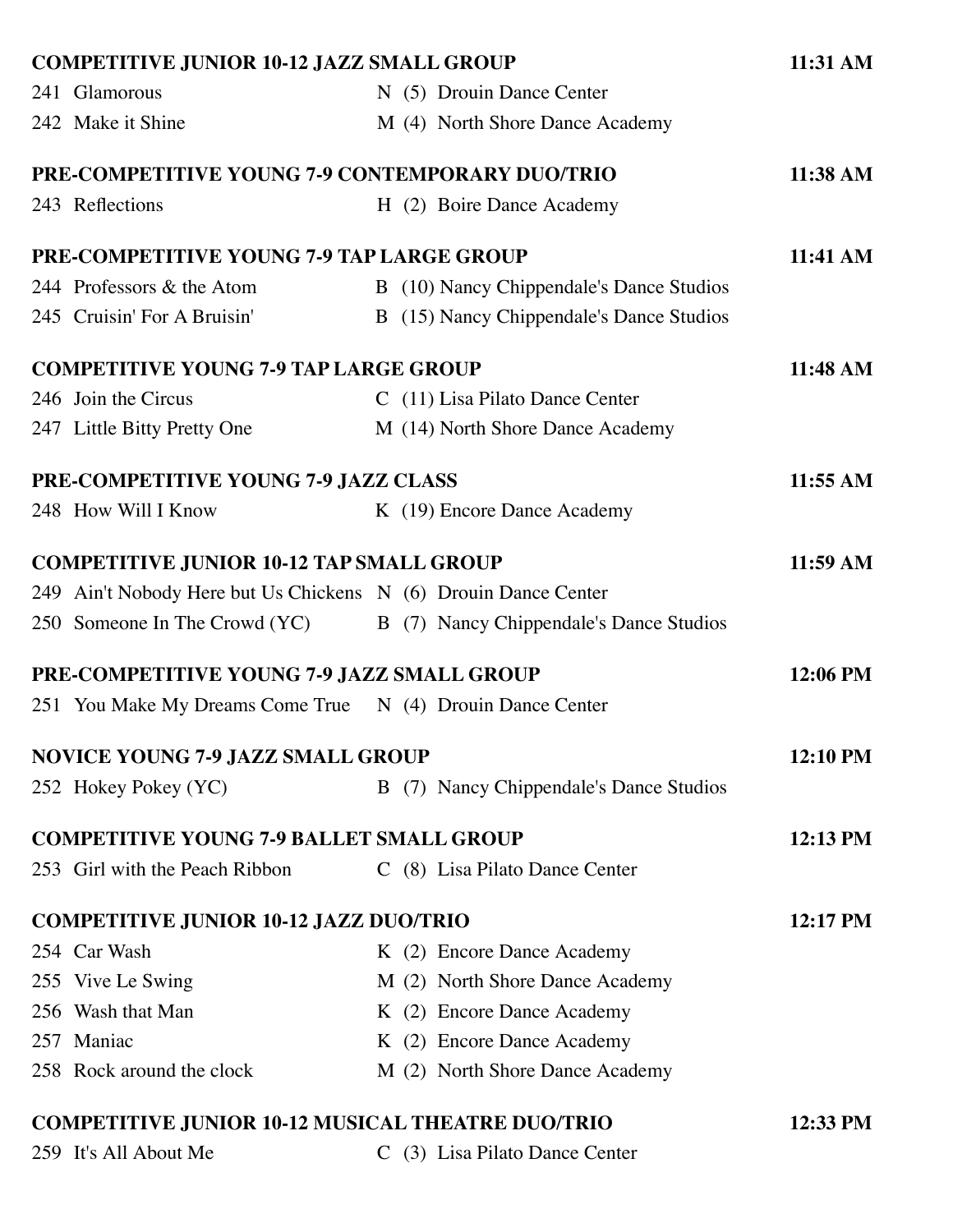| <b>NOVICE YOUNG 7-9 HIP HOP CLASS</b>            |                                          | 12:36 PM |
|--------------------------------------------------|------------------------------------------|----------|
| 260 Beat of My Own Drum                          | B (31) Nancy Chippendale's Dance Studios |          |
| <b>COMPETITIVE JUNIOR 10-12 TAP PRODUCTION</b>   |                                          | 12:40 PM |
| 261 Hard Knock Life (YC)                         | B (25) Nancy Chippendale's Dance Studios |          |
| <b>COMPETITIVE YOUNG 7-9 HIP HOP DUO/TRIO</b>    |                                          | 12:48 PM |
| 262 Let's Jam!                                   | N (3) Drouin Dance Center                |          |
| <b>COMPETITIVE YOUNG 7-9 TAP SMALL GROUP</b>     |                                          | 12:51 PM |
| 263 Tap That!                                    | B (8) Nancy Chippendale's Dance Studios  |          |
| <b>PRE-COMPETITIVE YOUNG 7-9 TAP SMALL GROUP</b> |                                          | 12:55 PM |
| 264 Makin Memories                               | N (4) Drouin Dance Center                |          |
| <b>PRE-COMPETITIVE YOUNG 7-9 TAP CLASS</b>       |                                          | 12:58 PM |
| 265 We Got the Beat                              | K (19) Encore Dance Academy              |          |

# **awards for above entrIes! lunch break**

| <b>COMPETITIVE JUNIOR 10-12 LYRICAL LARGE GROUP</b> |                                         | 02:30 PM   |
|-----------------------------------------------------|-----------------------------------------|------------|
| 266 Fix You                                         | K (15) Encore Dance Academy             |            |
| 267 Both Sides now                                  | M (14) North Shore Dance Academy        |            |
| 268 Rescue You                                      | M (17) North Shore Dance Academy        |            |
| PRE-COMPETITIVE JUNIOR 10-12 TAP DUO/TRIO           |                                         | $02:41$ PM |
| 269 Think                                           | B (3) Nancy Chippendale's Dance Studios |            |
| <b>COMPETITIVE JUNIOR 10-12 ACRO/GYM DUO/TRIO</b>   |                                         | 02:44 PM   |
| 270 Duel                                            | N (2) Drouin Dance Center               |            |
| <b>COMPETITIVE JUNIOR 10-12 OPEN CLASS</b>          |                                         | 02:47 PM   |
| 271 The Invasion                                    | K (20) Encore Dance Academy             |            |
| PRE-COMPETITIVE JUNIOR 10-12 JAZZ LARGE GROUP       |                                         | 02:51 PM   |
| 272 Jet Set                                         | K (9) Encore Dance Academy              |            |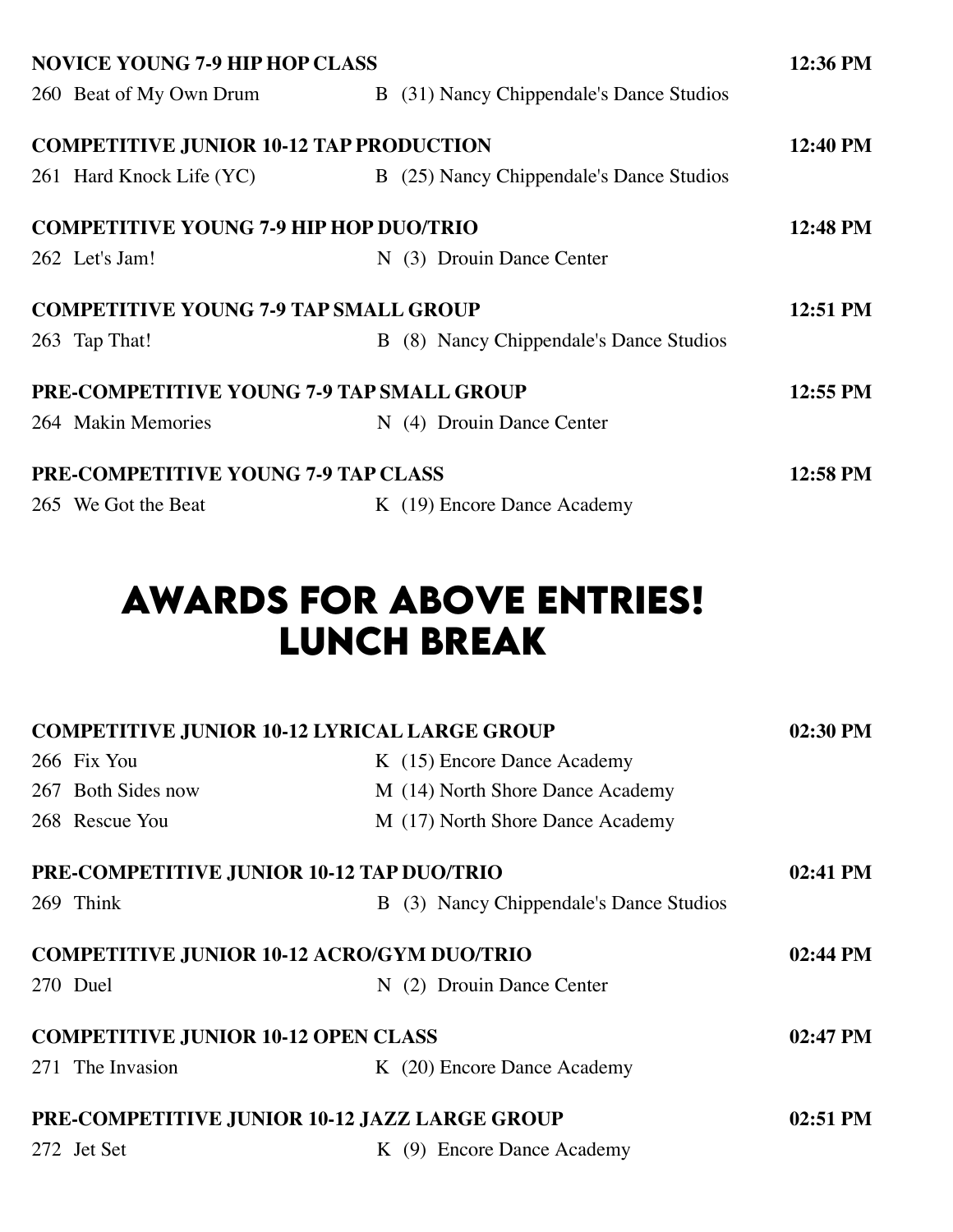|         | 273 That Walk (YC)                                       | B (11) Nancy Chippendale's Dance Studios                    |          |
|---------|----------------------------------------------------------|-------------------------------------------------------------|----------|
|         | 274 Shake Your Groove Thing                              | (11) Nancy Chippendale's Dance Studios<br>B                 |          |
|         | 275 Bailar                                               | (9) Nancy Chippendale's Dance Studios<br>B                  |          |
|         | <b>COMPETITIVE JUNIOR 10-12 TAP CLASS</b>                |                                                             | 03:05 PM |
|         | 276 Magic Man                                            | (21) Nancy Chippendale's Dance Studios<br>B                 |          |
|         | 277 Flip, Flop and Fly                                   | K (20) Encore Dance Academy                                 |          |
|         | <b>COMPETITIVE JUNIOR 10-12 MODERN SMALL GROUP</b>       |                                                             | 03:13 PM |
|         | 278 Life Doesn't Frighten Me                             | N (4) Drouin Dance Center                                   |          |
|         | <b>COMPETITIVE JUNIOR 10-12 LYRICAL LARGE GROUP</b>      |                                                             | 03:17 PM |
|         | 279 Goodbye Yellow Brick Road                            | K (15) Encore Dance Academy                                 |          |
|         |                                                          | <b>COMPETITIVE JUNIOR 10-12 CONTEMPORARY LARGE GROUP</b>    | 03:20 PM |
|         | 280 Trouble Don't                                        | N (9) Drouin Dance Center                                   |          |
|         | <b>COMPETITIVE JUNIOR 10-12 OPEN SMALL GROUP</b>         |                                                             | 03:24 PM |
|         | 281 Within The Circle of the Sun                         | C (7) Lisa Pilato Dance Center                              |          |
|         | <b>COMPETITIVE JUNIOR 10-12 CONTEMPORARY DUO/TRIO</b>    |                                                             | 03:27 PM |
| 282 Fly |                                                          | H (3) Boire Dance Academy                                   |          |
|         | 283 Anything for You                                     | H (2) Boire Dance Academy                                   |          |
|         | 284 Safe and Sound                                       | H (2) Boire Dance Academy                                   |          |
|         | <b>COMPETITIVE JUNIOR 10-12 MUSICAL THEATRE DUO/TRIO</b> |                                                             | 03:37 PM |
|         | 285 Stepsister's Lament                                  | K (2) Encore Dance Academy                                  |          |
|         | <b>PRE-COMPETITIVE JUNIOR 10-12 TAP CLASS</b>            |                                                             | 03:40 PM |
|         | 286 Dancing Fools                                        | B (34) Nancy Chippendale's Dance Studios                    |          |
|         |                                                          | <b>COMPETITIVE JUNIOR 10-12 MUSICAL THEATRE SMALL GROUP</b> | 03:44 PM |
|         | 287 Heaven Hop                                           | K (7) Encore Dance Academy                                  |          |
|         | <b>COMPETITIVE JUNIOR 10-12 JAZZ LARGE GROUP</b>         |                                                             | 03:48 PM |
|         | 288 Pica                                                 | K (15) Encore Dance Academy                                 |          |
|         | 289 Aye Carumba!                                         | (13) Nancy Chippendale's Dance Studios<br>B                 |          |
|         | 290 Groove Line                                          | B (15) Nancy Chippendale's Dance Studios                    |          |
|         | 291 All You Need to Know                                 | M (14) North Shore Dance Academy                            |          |
|         | 292 Business of Love                                     | B (9) Nancy Chippendale's Dance Studios                     |          |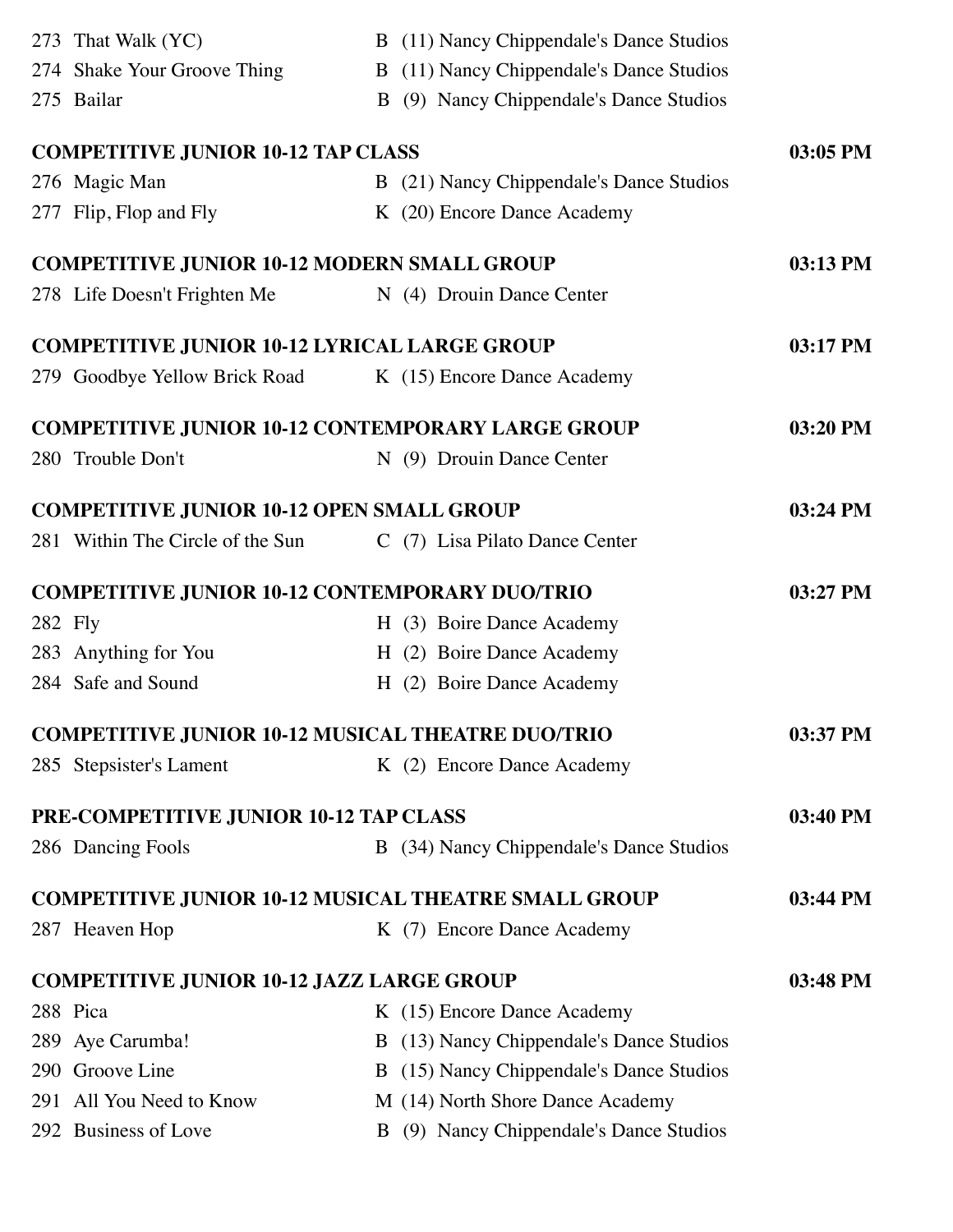|     | 293 Hit the Flow                                                     |   |  | M (17) North Shore Dance Academy         |          |
|-----|----------------------------------------------------------------------|---|--|------------------------------------------|----------|
|     | 294 Sing, Sing, Sing                                                 |   |  | C (10) Lisa Pilato Dance Center          |          |
|     | <b>COMPETITIVE JUNIOR 10-12 ACRO/GYM LARGE GROUP</b>                 |   |  |                                          | 04:12 PM |
|     | 295 Victory                                                          |   |  | B (11) Nancy Chippendale's Dance Studios |          |
|     | PRE-COMPETITIVE JUNIOR 10-12 TAP LARGE GROUP                         |   |  |                                          | 04:16 PM |
|     | 296 Diva Swing                                                       |   |  | B (9) Nancy Chippendale's Dance Studios  |          |
|     | 297 We're in the Money                                               |   |  | K (9) Encore Dance Academy               |          |
|     | 298 Little Genie                                                     |   |  | B (11) Nancy Chippendale's Dance Studios |          |
|     | 299 Troop 52                                                         | B |  | (11) Nancy Chippendale's Dance Studios   |          |
|     | PRE-COMPETITIVE JUNIOR 10-12 JAZZ DUO/TRIO                           |   |  |                                          | 04:30 PM |
|     | 300 Yacht Club Swing                                                 |   |  | K (2) Encore Dance Academy               |          |
|     | <b>COMPETITIVE JUNIOR 10-12 CONTEMPORARY SMALL GROUP</b>             |   |  |                                          | 04:33 PM |
|     | 301 Over the Love                                                    |   |  | H (4) Boire Dance Academy                |          |
|     | 302 You Will be Found                                                |   |  | H (5) Boire Dance Academy                |          |
|     | PRE-COMPETITIVE JUNIOR 10-12 HIP HOP LARGE GROUP                     |   |  |                                          | 04:40 PM |
|     | 303 Pep Rally                                                        |   |  | B (11) Nancy Chippendale's Dance Studios |          |
|     | <b>COMPETITIVE JUNIOR 10-12 JAZZ CLASS</b>                           |   |  |                                          | 04:44 PM |
|     | 304 Wonder                                                           |   |  | B (31) Nancy Chippendale's Dance Studios |          |
|     | 305 Rio                                                              |   |  | K (20) Encore Dance Academy              |          |
|     | <b>COMPETITIVE JUNIOR 10-12 BALLET LARGE GROUP</b>                   |   |  |                                          | 04:52 PM |
|     | 306 The Royal Ball                                                   |   |  | C (9) Lisa Pilato Dance Center           |          |
|     | <b>COMPETITIVE 10 JAZZ SOLOF</b>                                     |   |  |                                          | 04:55 PM |
| 307 | If My Friends Could See Me Now -<br>Daphne Makris                    |   |  | (1) Lisa Pilato Dance Center             |          |
|     | 308 Voila - Ellie Fanning                                            |   |  | M (1) North Shore Dance Academy          |          |
| 309 | All Eyes On Me - Rachel Harkins                                      |   |  | M (1) North Shore Dance Academy          |          |
|     | 310 This Will Be - Aislyn Doherty                                    |   |  | K (1) Encore Dance Academy               |          |
| 311 | Find Your Way Back Home -<br>Samantha Carreiro                       |   |  | K (1) Encore Dance Academy               |          |
|     | 312 Bongo Cha Cha Cha - Liana Lazure M (1) North Shore Dance Academy |   |  |                                          |          |
|     | 313 Big Time - Juliana Loor                                          |   |  | K (1) Encore Dance Academy               |          |
|     | 314 Everlasting Love - Margaux Fleming K (1) Encore Dance Academy    |   |  |                                          |          |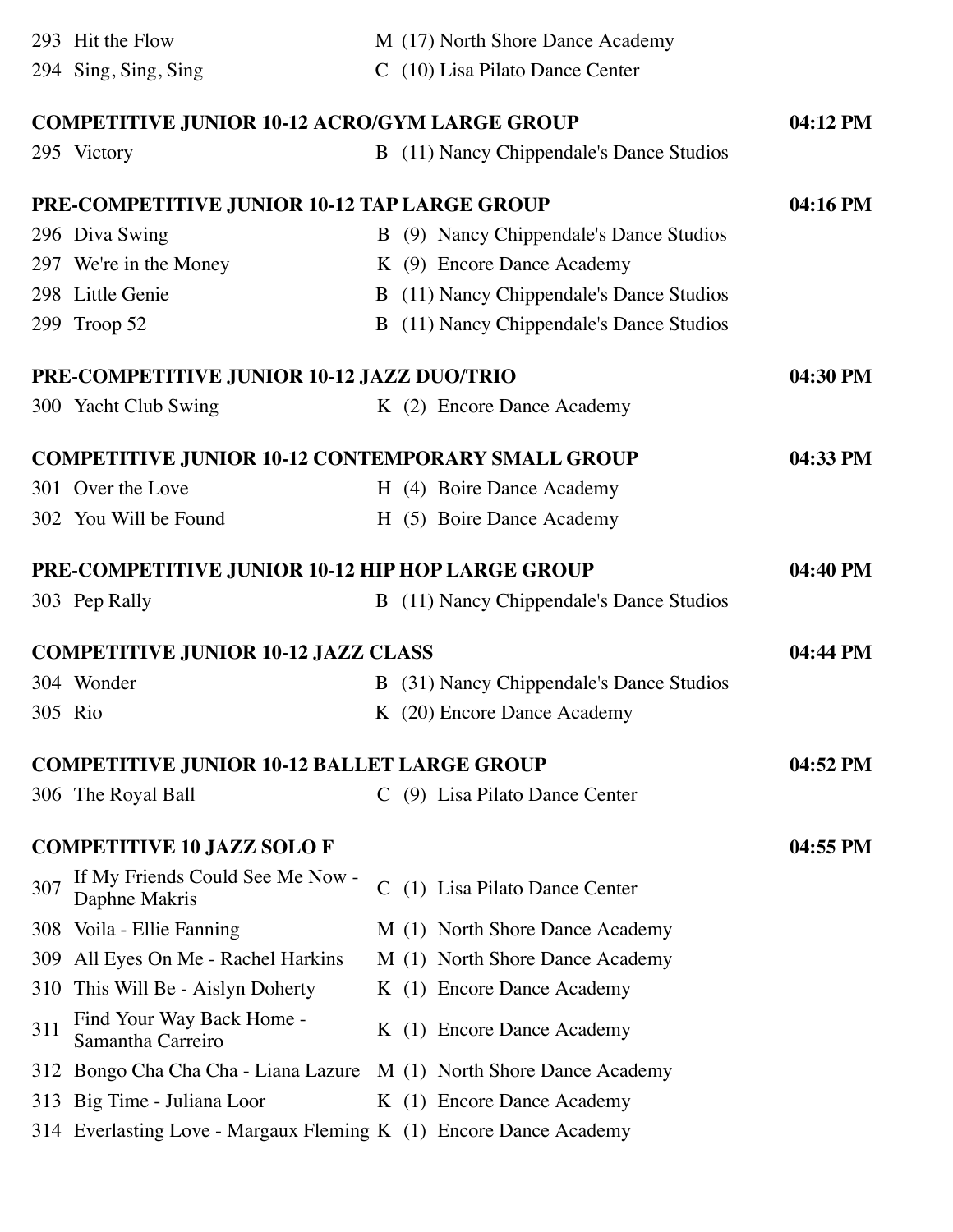315 Show Off - Molly Blaney B (1) Nancy Chippendale's Dance Studios 316 Come Fly With Me - Olivia Ryle  $K(1)$  Encore Dance Academy

|     | <b>COMPETITIVE 11 CONTEMPORARY SOLO F</b>                             |               |                                         | $05:25$ PM |
|-----|-----------------------------------------------------------------------|---------------|-----------------------------------------|------------|
|     | 317 Inside of Me - Mackenzie Gerow                                    |               | H (1) Boire Dance Academy               |            |
| 318 | The Suns Gonna Rise - Sophia<br>Strong                                |               | M (1) North Shore Dance Academy         |            |
|     | 319 Nocturne - Ariana Crowley                                         |               | H (1) Boire Dance Academy               |            |
|     | 320 The Call - Vera Scarpati                                          |               | H (1) Boire Dance Academy               |            |
|     | <b>COMPETITIVE 12 MUSICAL THEATRE SOLO F</b>                          |               |                                         | 05:37 PM   |
|     | 321 Popularity - Addison McGann                                       |               | C (1) Lisa Pilato Dance Center          |            |
|     | 322 Whatever Lola Wants - Lola Dodge K (1) Encore Dance Academy       |               |                                         |            |
|     | 323 Topsy - Bryanna King                                              |               | B (1) Nancy Chippendale's Dance Studios |            |
|     | <b>COMPETITIVE 10 TAP SOLOF</b>                                       |               |                                         | 05:46 PM   |
|     | When the Saints Go Marching In -                                      |               |                                         |            |
| 324 | <b>Ruby Driscoll</b>                                                  |               | N (1) Drouin Dance Center               |            |
| 325 | When You're Smiling - Kathryn<br>Woodside                             |               | N (1) Drouin Dance Center               |            |
| 326 | What Did I Miss - McKenzie<br><b>Baldwin</b>                          | $\mathcal{C}$ | (1) Lisa Pilato Dance Center            |            |
|     | <b>COMPETITIVE 11 LYRICAL SOLO F</b>                                  |               |                                         | 05:55 PM   |
|     | 327 Halo - Isabella Kent                                              |               | K (1) Encore Dance Academy              |            |
|     | 328 Wild Horses - Molly Kelley                                        |               | K (1) Encore Dance Academy              |            |
|     | 329 Small World - Lily Caggiano                                       |               | K (1) Encore Dance Academy              |            |
|     | 330 All That Matters - Aarya McCarthy                                 |               | K (1) Encore Dance Academy              |            |
|     | 331 All of the Stars - Ava Stasiowski                                 |               | K (1) Encore Dance Academy              |            |
|     | 332 Gold - Ella Michaud                                               |               | M (1) North Shore Dance Academy         |            |
|     | 333 Home - Isla Nowak                                                 |               | K (1) Encore Dance Academy              |            |
|     | 334 Daisies - Sophia Mackenzie                                        |               | M (1) North Shore Dance Academy         |            |
|     | 335 Perfect - Teagan McDermott                                        |               | M (1) North Shore Dance Academy         |            |
|     | 336 You Will Be Found - Molly Wilkins M (1) North Shore Dance Academy |               |                                         |            |
|     | <b>COMPETITIVE 12 JAZZ SOLOF</b>                                      |               |                                         | 06:25 PM   |
| 337 | Satan's Little Lamb - Isabella<br>Varacalli                           |               | K (1) Encore Dance Academy              |            |

- 338 Roxie Tess Harrington K (1) Encore Dance Academy
- 339 Look at Me Caroline McCracken K (1) Encore Dance Academy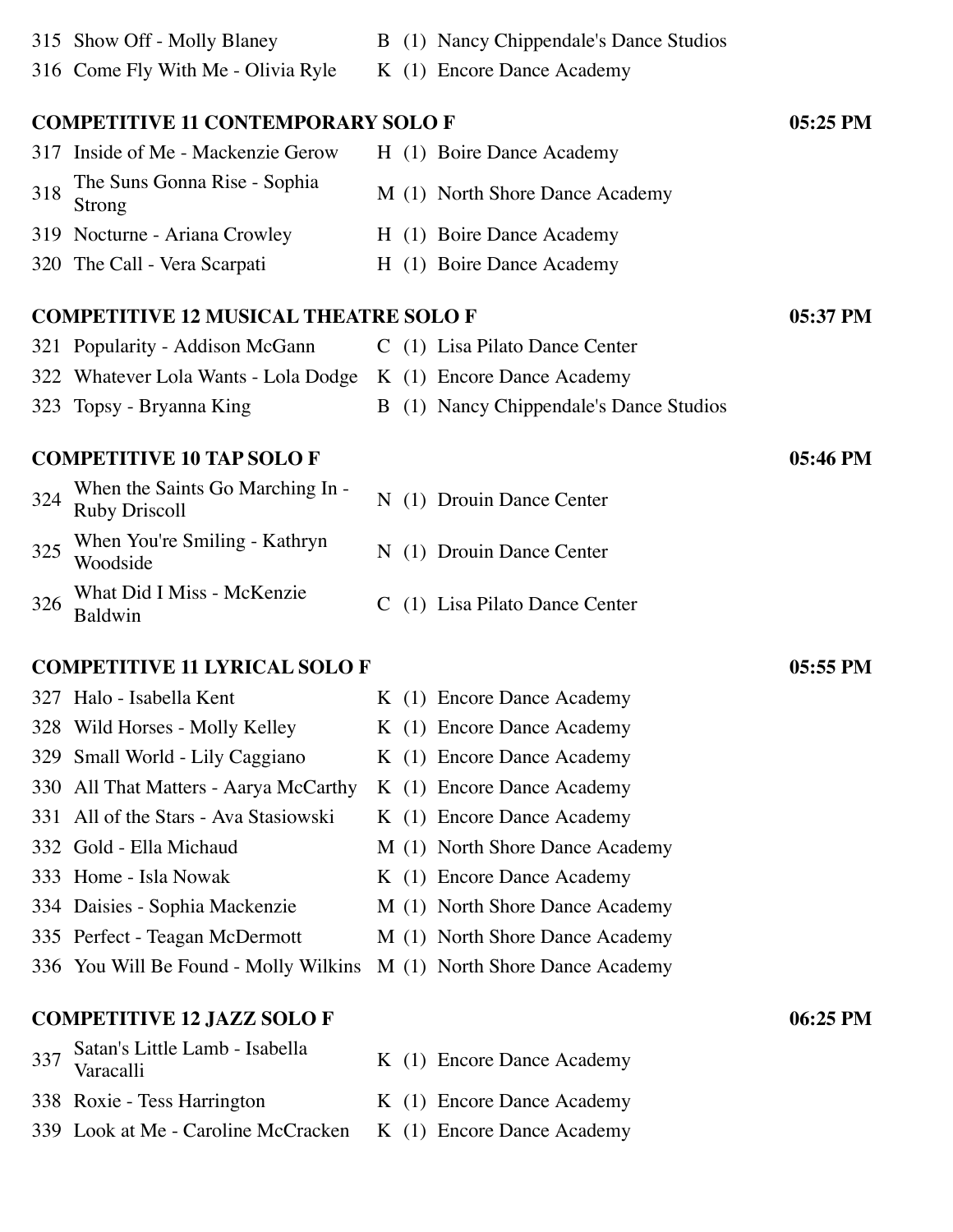|     | 340 Mack the Knife - Kaiya Foristall                                 |               | K (1) Encore Dance Academy              |            |
|-----|----------------------------------------------------------------------|---------------|-----------------------------------------|------------|
|     | 341 Get Happy - Erin Higgins                                         |               | K (1) Encore Dance Academy              |            |
| 342 | Bye Bye Blackbird - Gabrielle<br>Hames                               |               | K (1) Encore Dance Academy              |            |
|     | <b>COMPETITIVE 10 LYRICAL SOLO F</b>                                 |               |                                         | 06:43 PM   |
|     | 343 Out Here on my Own - Juliana Loor K (1) Encore Dance Academy     |               |                                         |            |
|     | 344 Tiny Voice - Olivia Ryle                                         |               | K (1) Encore Dance Academy              |            |
|     | 345 Tightrope - Megan Balas                                          |               | K (1) Encore Dance Academy              |            |
|     | <b>COMPETITIVE 11 MUSICAL THEATRE SOLO F</b>                         |               |                                         | 06:52 PM   |
|     | 346 Watch What Happens - Caitlin Cahill K (1) Encore Dance Academy   |               |                                         |            |
| 347 | Everybody Says Don't - Molly<br>Kelley                               |               | K (1) Encore Dance Academy              |            |
| 348 | I Want To Go To Hollywood - Olivia<br>Pellegrino                     | $\mathcal{C}$ | (1) Lisa Pilato Dance Center            |            |
|     | 349 I Like to Fuss - Lily Caggiano                                   |               | K (1) Encore Dance Academy              |            |
|     | <b>COMPETITIVE 12 LYRICAL SOLO F</b>                                 |               |                                         | $07:04$ PM |
|     | 350 The Climb - Olivia Amoroso                                       |               | K (1) Encore Dance Academy              |            |
|     | 351 Shelter - Kaiya Foristall                                        |               | K (1) Encore Dance Academy              |            |
| 352 | I Wanna Dance With Somebody -<br>Sofia Pantojas                      |               | K (1) Encore Dance Academy              |            |
|     | 353 Bring on the Rain - Lola Dodge                                   |               | K (1) Encore Dance Academy              |            |
|     | 354 Brave - Madeline D'Angelo                                        |               | K (1) Encore Dance Academy              |            |
|     | 355 Falling in Love - Gabrielle Hames K (1) Encore Dance Academy     |               |                                         |            |
|     | 356 Landslide - Isabella Varacalli                                   |               | K (1) Encore Dance Academy              |            |
|     | <b>COMPETITIVE 10 TAP SOLO M</b>                                     |               |                                         | 07:25 PM   |
|     | 357 Keeping It Smooth - Brogan Rourke C (1) Lisa Pilato Dance Center |               |                                         |            |
|     | <b>COMPETITIVE 10 OPEN SOLOF</b>                                     |               |                                         | 07:28 PM   |
|     | 358 Boat Song - Addison Reinhart                                     |               | C (1) Lisa Pilato Dance Center          |            |
|     | <b>COMPETITIVE 11 JAZZ SOLOF</b>                                     |               |                                         | 07:31 PM   |
|     | 359 Canned Heat - Ava Stasiowski                                     |               | K (1) Encore Dance Academy              |            |
|     | 360 Glam - Maeve Oostman                                             |               | K (1) Encore Dance Academy              |            |
|     | 361 Be Clever - Alicia Choi-Harris                                   |               | B (1) Nancy Chippendale's Dance Studios |            |
|     | 362 Ring Leader - Julianna Henry                                     |               | M (1) North Shore Dance Academy         |            |

### **COMPETITIVE 12 CONTEMPORARY SOLO F 07:43 PM**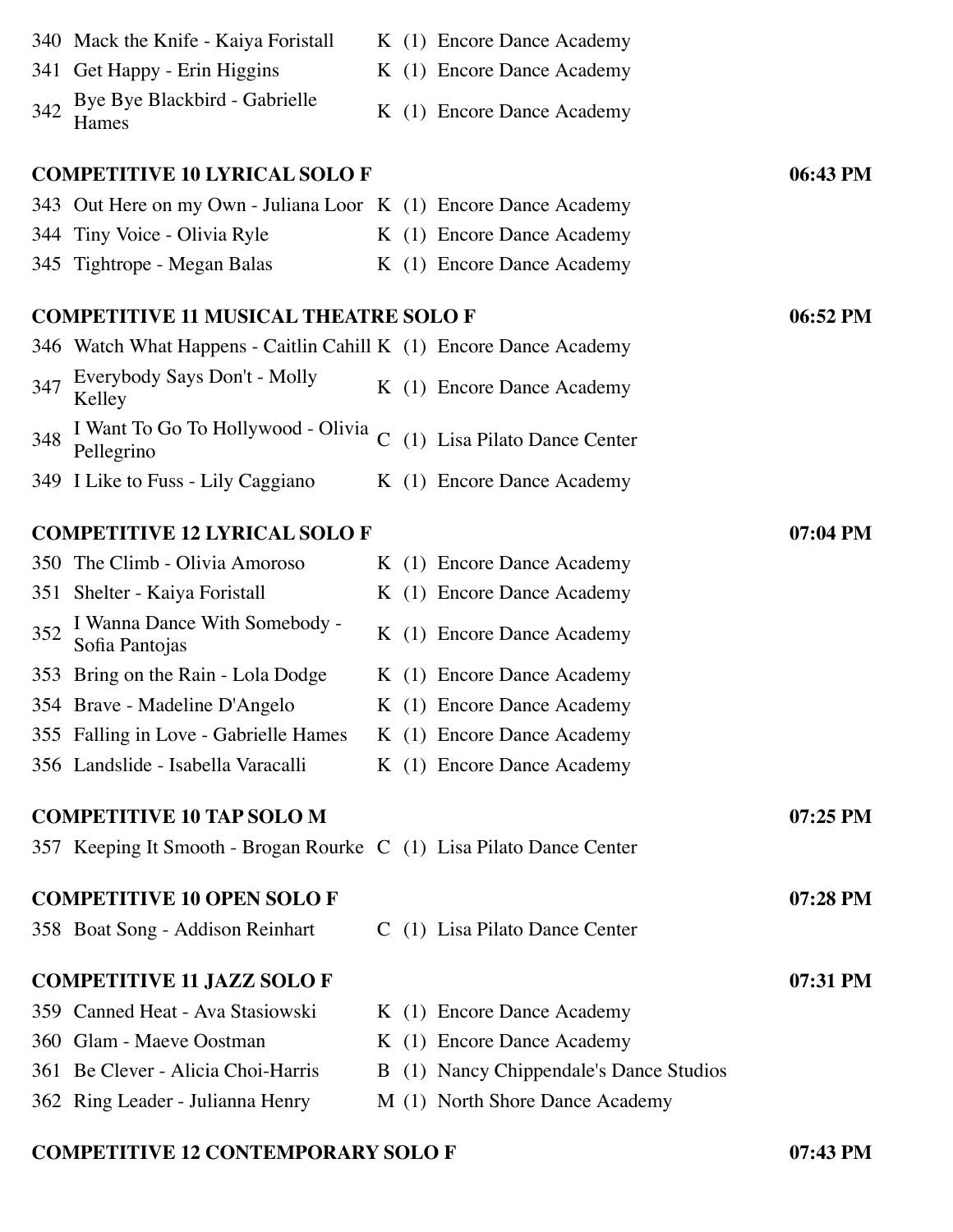|     | 363 Black Widow - Myla O'Neil                      |          | M (1) North Shore Dance Academy         |          |
|-----|----------------------------------------------------|----------|-----------------------------------------|----------|
|     | 364 Lost - Bianca Sadoski                          |          | H (1) Boire Dance Academy               |          |
|     | 365 Run for Cover - Erin Scarpati                  |          | H (1) Boire Dance Academy               |          |
|     | 366 Loss - Madeline D'Angelo                       |          | K (1) Encore Dance Academy              |          |
|     | 367 Space Between - Adrianna Smalley               |          | N (1) Drouin Dance Center               |          |
|     | <b>COMPETITIVE 10 MUSICAL THEATRE SOLO F</b>       |          |                                         | 07:58 PM |
|     | 368 Get Back Up Again - Elise Tabor                |          | K (1) Encore Dance Academy              |          |
| 369 | Thoroughly Modern Millie - Ada<br>Dodge            |          | K (1) Encore Dance Academy              |          |
|     | 370 So Long Dearie - Ali Silbovitz                 |          | K (1) Encore Dance Academy              |          |
|     | <b>COMPETITIVE 10 CONTEMPORARY SOLO F</b>          |          |                                         | 08:07 PM |
|     | 371 Rainbow - Athena Dagianis                      |          | H (1) Boire Dance Academy               |          |
|     | PRE-COMPETITIVE 11 JAZZ SOLO F                     |          |                                         | 08:10 PM |
|     | 372 More - Mia Miloro                              | $\bf{B}$ | (1) Nancy Chippendale's Dance Studios   |          |
|     | <b>PRE-COMPETITIVE 11 TAP SOLO F</b>               |          |                                         | 08:13 PM |
| 373 | This Little Girl's Gone Rockin -<br>Lillian Alosky |          | B (1) Nancy Chippendale's Dance Studios |          |
|     | <b>COMPETITIVE 12 OPEN SOLO F</b>                  |          |                                         | 08:16 PM |
|     | 374 Lucid Dreams - Kaiya Foristall                 |          | K (1) Encore Dance Academy              |          |
|     | 375 The Siren - Olivia Amoroso                     |          | K (1) Encore Dance Academy              |          |
|     | 376 Wonderland - Maiya Segal                       |          | C (1) Lisa Pilato Dance Center          |          |
|     | PRE-COMPETITIVE 12 JAZZ SOLO F                     |          |                                         | 08:25 PM |
| 377 | Something Kinda Ooh - Keeley<br>Salmon             |          | K (1) Encore Dance Academy              |          |
|     | PRE-COMPETITIVE 10 JAZZ SOLO F                     |          |                                         | 08:28 PM |
|     | 378 L-O-V-E - Giada Casu                           |          | K (1) Encore Dance Academy              |          |
|     | 379 Boy from NYC - Giuliana Casu                   |          | K (1) Encore Dance Academy              |          |
|     | <b>COMPETITIVE 11 ACRO/GYM SOLO F</b>              |          |                                         | 08:34 PM |
|     | 380 Unstoppable - Ariana Crowley                   |          | H (1) Boire Dance Academy               |          |
|     | <b>COMPETITIVE 11 OPEN SOLO F</b>                  |          |                                         | 08:37 PM |
|     | 381 Snake Charmed - Zoey Herrick                   |          | M (1) North Shore Dance Academy         |          |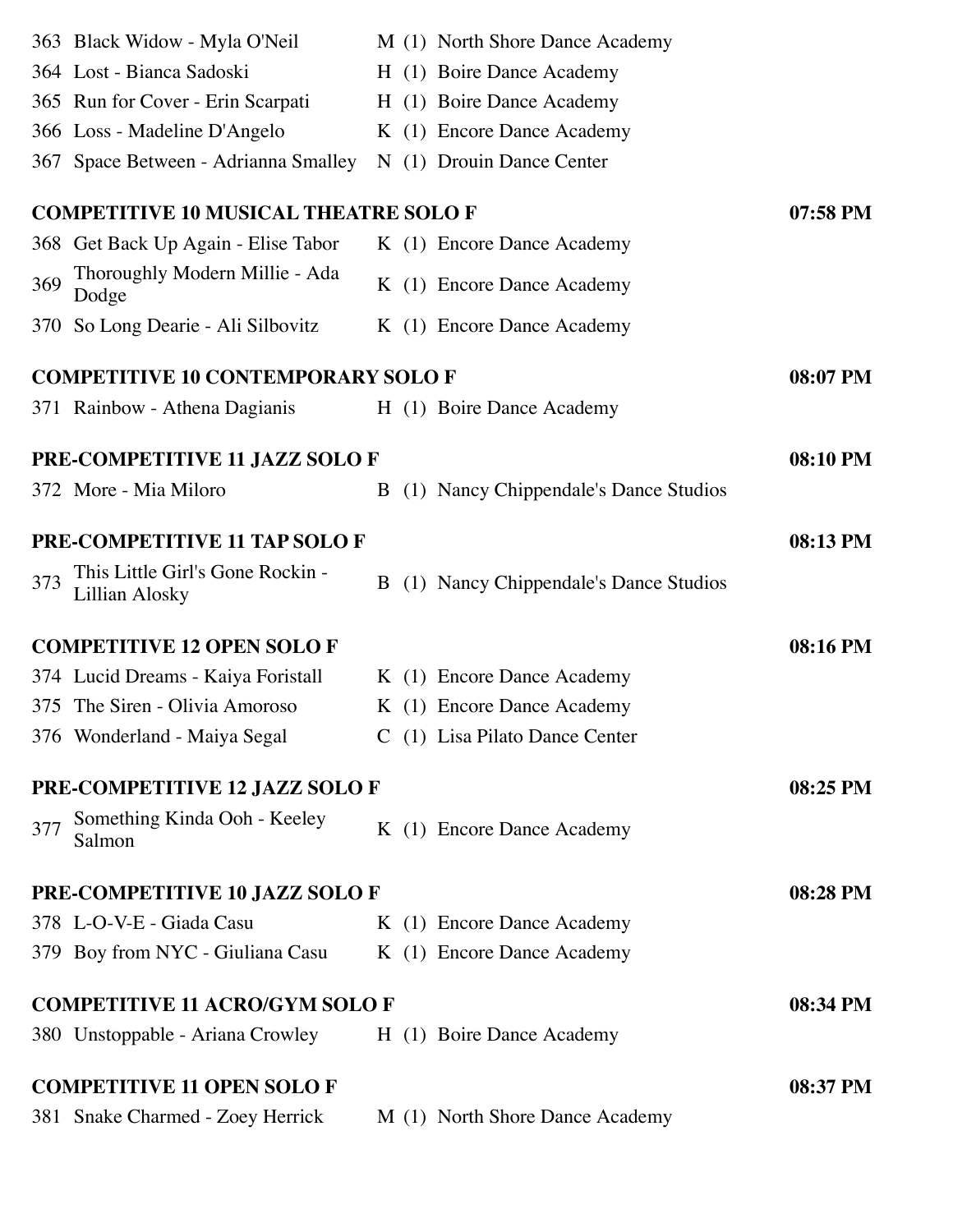|     | <b>COMPETITIVE 11 TAP SOLO F</b><br>382 It's a Small World - Sarah Montemor B (1) Nancy Chippendale's Dance Studios |   |                                   | 08:40 PM |
|-----|---------------------------------------------------------------------------------------------------------------------|---|-----------------------------------|----------|
|     | <b>COMPETITIVE 12 POINTE SOLOF</b><br>383 Pas de Trois - Cadence Houston                                            |   | H (1) Boire Dance Academy         | 08:43 PM |
|     | <b>PRE-COMPETITIVE 12 TAP SOLOF</b>                                                                                 |   |                                   | 08:46 PM |
|     | 384 Your Mama's Talkin' - Jillian Mello B (1) Nancy Chippendale's Dance Studios<br><b>COMPETITIVE 12 TAP SOLO F</b> |   |                                   | 08:49 PM |
| 385 | As Long As I'm Singing - Grace<br>Blaney                                                                            | B | Nancy Chippendale's Dance Studios |          |

### **AWARDS FOR ABOVE ENTRIES!**

## **sunday march 20, 2022**

| <b>PRE-COMPETITIVE TEEN 13-15 JAZZ LARGE GROUP</b> |                                              | 08:00 AM |
|----------------------------------------------------|----------------------------------------------|----------|
| 386 Nightmares                                     | B (13) Nancy Chippendale's Dance Studios     |          |
| 387 Newsies                                        | (13) Nancy Chippendale's Dance Studios<br>B  |          |
| <b>COMPETITIVE 9 JAZZ SOLO F</b>                   |                                              | 08:07 AM |
| 388 Shake the Room - Emma Leckel                   | K (1) Encore Dance Academy                   |          |
| PRE-COMPETITIVE 9 JAZZ SOLO F                      |                                              | 08:10 AM |
| 389 Smile Big - Piper Jordan                       | N (1) Drouin Dance Center                    |          |
| <b>COMPETITIVE 9 JAZZ SOLO F</b>                   |                                              | 08:13 AM |
| 390 I'm in Love - Jeslyn Santos                    | K (1) Encore Dance Academy                   |          |
| <b>COMPETITIVE TEEN 13-15 JAZZ LARGE GROUP</b>     |                                              | 08:16 AM |
| 391 Somebody To Love                               | M (15) North Shore Dance Academy             |          |
| 392 Freak Show                                     | (10) Nancy Chippendale's Dance Studios<br>B. |          |
| 393 One Reason                                     | B (12) Nancy Chippendale's Dance Studios     |          |
| 394 Paint it Black                                 | N (12) Drouin Dance Center                   |          |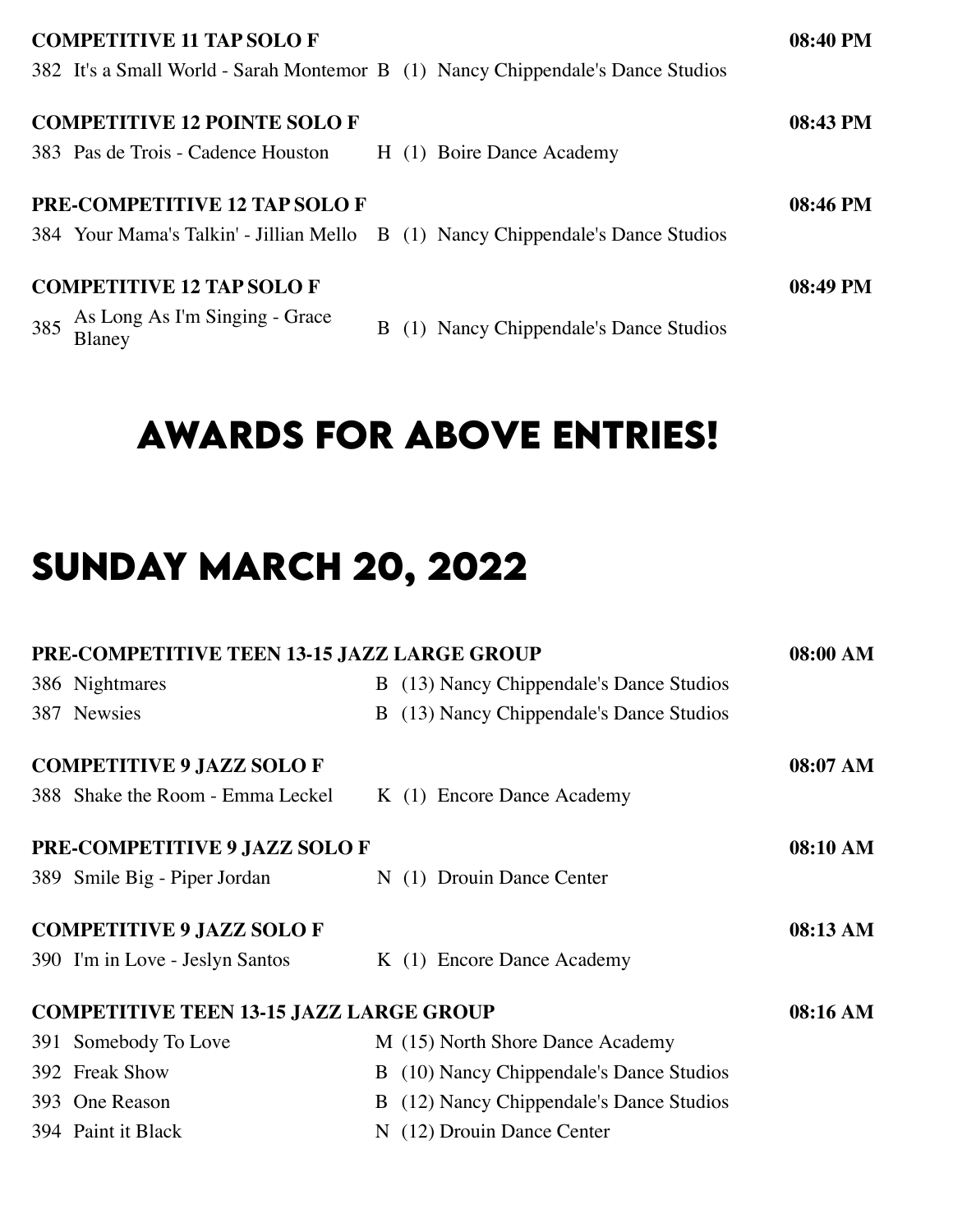|     | 395 Beggin                                             |   |  |  | N (14) Drouin Dance Center               |          |
|-----|--------------------------------------------------------|---|--|--|------------------------------------------|----------|
|     | PRE-COMPETITIVE TEEN 13-15 TAP CLASS                   |   |  |  |                                          | 08:33 AM |
|     | 396 Heads Will Roll (YC)                               |   |  |  | B (22) Nancy Chippendale's Dance Studios |          |
|     | <b>PRE-COMPETITIVE 8 TAP SOLO F</b>                    |   |  |  |                                          | 08:37 AM |
|     | 397 J'Adore Paris - Ella Prokosch                      |   |  |  | K (1) Encore Dance Academy               |          |
|     | <b>COMPETITIVE SENIOR 16-21 BALLET LARGE GROUP</b>     |   |  |  |                                          | 08:40 AM |
|     | 398 Morning Waltz                                      |   |  |  | M (16) North Shore Dance Academy         |          |
|     | <b>COMPETITIVE 9 OPEN SOLO F</b>                       |   |  |  |                                          | 08:44 AM |
|     | 399 My Girl - Olivia Stevens                           |   |  |  | C (1) Lisa Pilato Dance Center           |          |
|     | <b>COMPETITIVE 9 LYRICAL SOLO F</b>                    |   |  |  |                                          | 08:47 AM |
|     | 400 Ave Maria - Jeslyn Santos                          |   |  |  | K (1) Encore Dance Academy               |          |
|     | 401 Water - Hadley Tedesco                             |   |  |  | B (1) Nancy Chippendale's Dance Studios  |          |
| 402 | Feet Don't Touch The Ground - Isla<br>Bonilla          |   |  |  | C (1) Lisa Pilato Dance Center           |          |
|     | 403 Gratitude - Emma Leckel                            |   |  |  | K (1) Encore Dance Academy               |          |
|     | <b>COMPETITIVE TEEN 13-15 CONTEMPORARY LARGE GROUP</b> |   |  |  |                                          | 08:59 AM |
|     | 404 The Light                                          |   |  |  | $E(9)$ On Your Toes                      |          |
|     | 405 Snowing                                            | B |  |  | (11) Nancy Chippendale's Dance Studios   |          |
|     | 406 Start Again                                        |   |  |  | H (14) Boire Dance Academy               |          |
|     | 407 King Of Pain                                       |   |  |  | M (15) North Shore Dance Academy         |          |
|     | PRE-COMPETITIVE TEEN 13-15 LYRICAL DUO/TRIO            |   |  |  |                                          | 09:13 AM |
|     | 408 Don't worry bout me                                |   |  |  | P (2) Dance Technics                     |          |
|     | 409 Mirrors                                            |   |  |  | K (2) Encore Dance Academy               |          |
|     | <b>COMPETITIVE TEEN 13-15 OPEN DUO/TRIO</b>            |   |  |  |                                          | 09:19 AM |
|     | 410 Bottom of the River                                |   |  |  | C (3) Lisa Pilato Dance Center           |          |
|     | <b>COMPETITIVE SENIOR 16-21 POINTE SMALL GROUP</b>     |   |  |  |                                          | 09:22 AM |
|     | 411 Impact                                             |   |  |  | N (5) Drouin Dance Center                |          |
|     | 412 Bon Hiver                                          |   |  |  | M (7) North Shore Dance Academy          |          |
|     | <b>PRE-COMPETITIVE 8 JAZZ SOLO F</b>                   |   |  |  |                                          | 09:29 AM |
|     | 413 All About Me - Mila Aldi                           |   |  |  | K (1) Encore Dance Academy               |          |
|     | 414 Best Day Ever - Vanessa Leahy                      |   |  |  | K (1) Encore Dance Academy               |          |
|     |                                                        |   |  |  |                                          |          |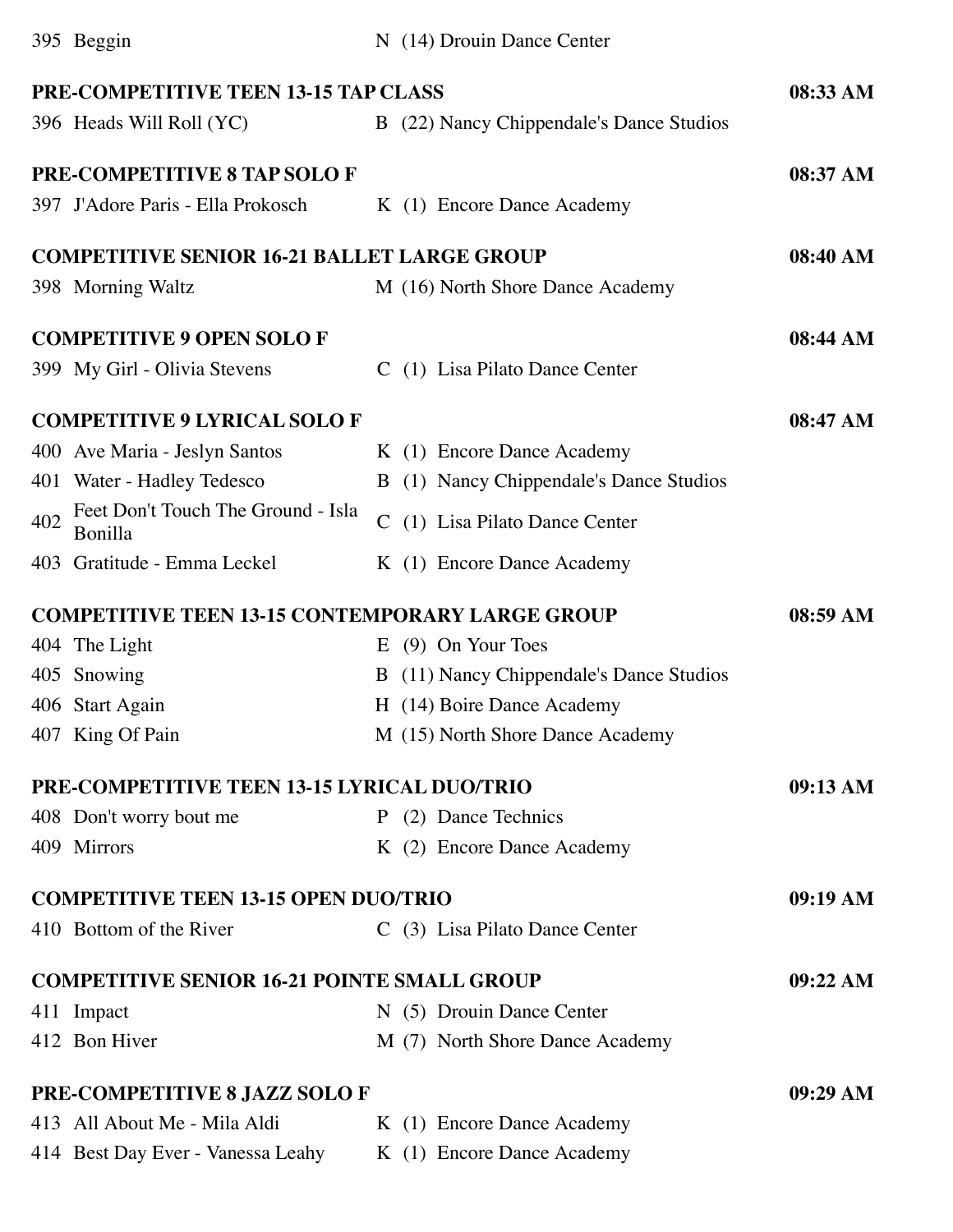|     | <b>PRE-COMPETITIVE 9 TAP SOLO F</b>                             |   |                                          | 09:35 AM   |
|-----|-----------------------------------------------------------------|---|------------------------------------------|------------|
| 415 | Sing Your Blues Away - Emily<br>Rourke                          |   | B (1) Nancy Chippendale's Dance Studios  |            |
|     | PRE-COMPETITIVE 9 LYRICAL SOLO F                                |   |                                          | 09:38 AM   |
|     | 416 Forever Young - Madison Kelley K (1) Encore Dance Academy   |   |                                          |            |
|     | <b>COMPETITIVE TEEN 13-15 JAZZ SMALL GROUP</b>                  |   |                                          | 09:41 AM   |
|     | 417 Cha Cha Cha                                                 |   | K (7) Encore Dance Academy               |            |
|     | 418 If I Ruled The World                                        |   | $E(8)$ On Your Toes                      |            |
|     | 419 All I Know So Far                                           |   | M (5) North Shore Dance Academy          |            |
|     | 420 The Way You Look Tonight                                    |   | N (7) Drouin Dance Center                |            |
|     | PRE-COMPETITIVE TEEN 13-15 JAZZ SMALL GROUP                     |   |                                          | $09:55$ AM |
|     | 421 Move                                                        |   | $E(6)$ On Your Toes                      |            |
|     | PRE-COMPETITIVE TEEN 13-15 TAP SMALL GROUP                      |   |                                          | $09:59$ AM |
|     | 422 Pump Up The Jam                                             | B | (8) Nancy Chippendale's Dance Studios    |            |
|     | 423 Get Down (YC)                                               |   | B (6) Nancy Chippendale's Dance Studios  |            |
|     | 424 Oh, My My                                                   |   | K (8) Encore Dance Academy               |            |
|     | <b>COMPETITIVE TEEN 13-15 JAZZ SMALL GROUP</b>                  |   |                                          | 10:09 AM   |
|     | 425 Black and Gold                                              |   | K (7) Encore Dance Academy               |            |
|     | 426 Vibes                                                       | E | (5) On Your Toes                         |            |
|     | <b>COMPETITIVE 8 TAP SOLO F</b>                                 |   |                                          | 10:16 AM   |
|     | 427 Country Girl - Emilee Sullivan                              |   | C (1) Lisa Pilato Dance Center           |            |
|     | PRE-COMPETITIVE 9 JAZZ SOLO F                                   |   |                                          | 10:19 AM   |
|     | 428 Let's Get Loud - Elizabeth Fahey K (1) Encore Dance Academy |   |                                          |            |
|     | <b>COMPETITIVE SENIOR 16-21 TAP CLASS</b>                       |   |                                          | 10:22 AM   |
|     | 429 Kaleidoscope                                                |   | B (33) Nancy Chippendale's Dance Studios |            |
|     | <b>COMPETITIVE 9 TAP SOLO F</b>                                 |   |                                          | 10:26 AM   |
|     | 430 I Won't Dance - Malia Leonard                               |   | C (1) Lisa Pilato Dance Center           |            |
|     | <b>COMPETITIVE 9 ACRO/GYM SOLO F</b>                            |   |                                          | 10:29 AM   |
|     | 431 Maria - Isla Bonilla                                        |   | C (1) Lisa Pilato Dance Center           |            |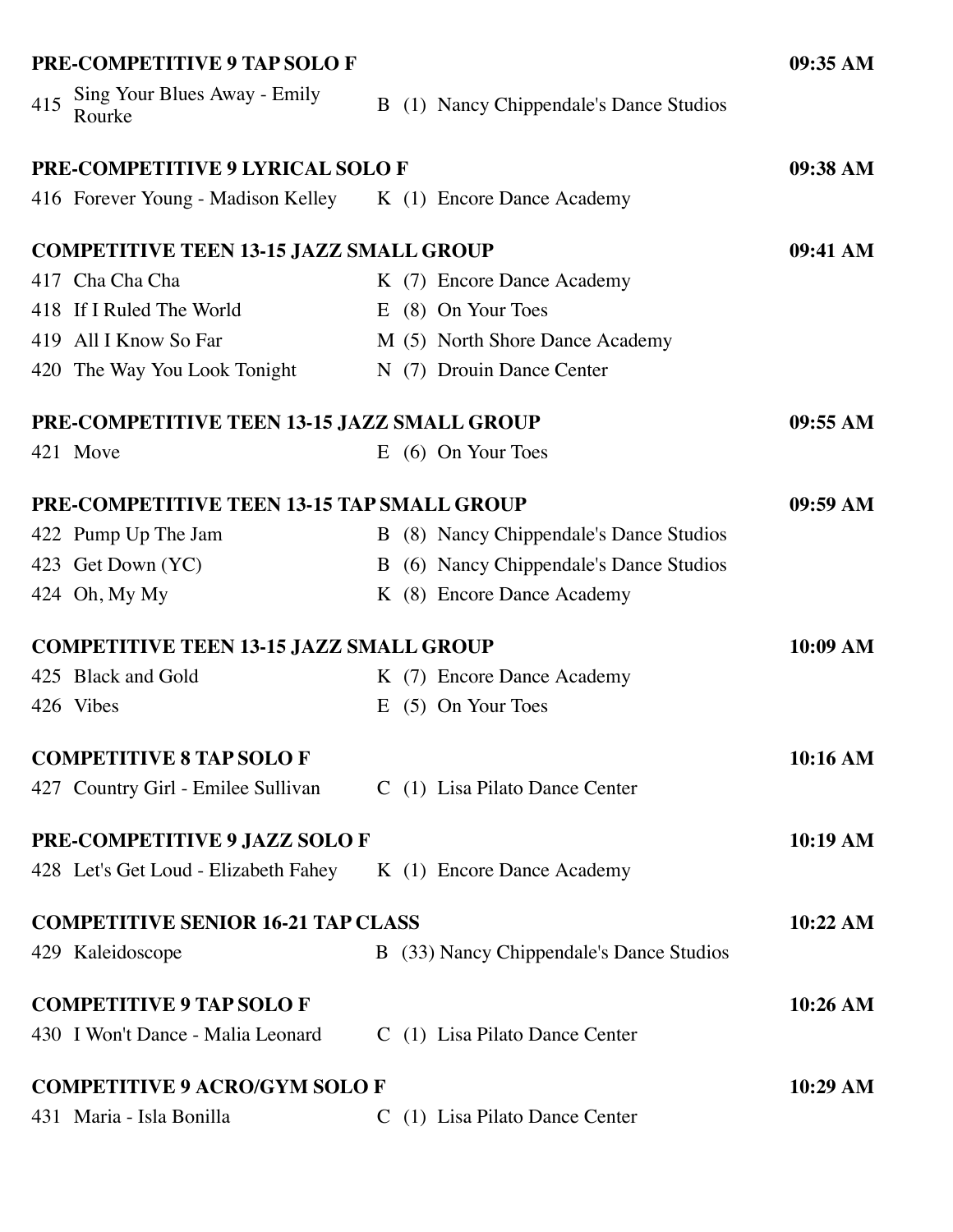| <b>COMPETITIVE TEEN 13-15 CONTEMPORARY SMALL GROUP</b> |                                                          | 10:32 AM |
|--------------------------------------------------------|----------------------------------------------------------|----------|
| 432 A Dream of Water                                   | N (8) Drouin Dance Center                                |          |
| 433 Onto The Light                                     | $E(8)$ On Your Toes                                      |          |
| PRE-COMPETITIVE TEEN 13-15 LYRICAL SMALL GROUP         |                                                          | 10:39 AM |
| 434 Earth                                              | $E(6)$ On Your Toes                                      |          |
| PRE-COMPETITIVE 8 LYRICAL SOLO F                       |                                                          | 10:43 AM |
| Butterfly Fly Away - Naomi<br>435<br>Bagwadia          | K (1) Encore Dance Academy                               |          |
| 436 True Colors - Sofia Varacalli                      | K (1) Encore Dance Academy                               |          |
| <b>COMPETITIVE SENIOR 16-21 TAP LARGE GROUP</b>        |                                                          | 10:49 AM |
| 437 Come Together                                      | C (15) Lisa Pilato Dance Center                          |          |
| 438 Take Your Time                                     | M (16) North Shore Dance Academy                         |          |
| PRE-COMPETITIVE SENIOR 16-21 TAP SMALL GROUP           |                                                          | 10:56 AM |
| 439 It Don't Matta                                     | B (8) Nancy Chippendale's Dance Studios                  |          |
| PRE-COMPETITIVE TEEN 13-15 LYRICAL SMALL GROUP         |                                                          | 10:59 AM |
| 440 Young and Beautiful                                | K (8) Encore Dance Academy                               |          |
| <b>COMPETITIVE TEEN 13-15 CONTEMPORARY SMALL GROUP</b> |                                                          | 11:03 AM |
| 441 Smile In the Rain                                  | N (6) Drouin Dance Center                                |          |
| PRE-COMPETITIVE TEEN 13-15 CONTEMPORARY DUO/TRIO       |                                                          | 11:06 AM |
| 442 Mr. Sandman                                        | P (2) Dance Technics                                     |          |
| <b>COMPETITIVE TEEN 13-15 BALLET DUO/TRIO</b>          |                                                          | 11:10 AM |
| 443 Reflection                                         | H (2) Boire Dance Academy                                |          |
| PRE-COMPETITIVE SENIOR 16-21 OPEN DUO/TRIO             |                                                          | 11:13 AM |
| 444 Don't Go                                           | C (2) Lisa Pilato Dance Center                           |          |
| <b>COMPETITIVE SENIOR 16-21 OPEN DUO/TRIO</b>          |                                                          | 11:16 AM |
| 445 Breathe                                            | M (2) North Shore Dance Academy                          |          |
|                                                        | <b>COMPETITIVE SENIOR 16-21 CONTEMPORARY SMALL GROUP</b> | 11:19 AM |
| 446 Be My Step                                         | B (5) Nancy Chippendale's Dance Studios                  |          |
| 447 Camera's Rolling                                   | B (7) Nancy Chippendale's Dance Studios                  |          |
| 448 Loves Last Light                                   | H (5) Boire Dance Academy                                |          |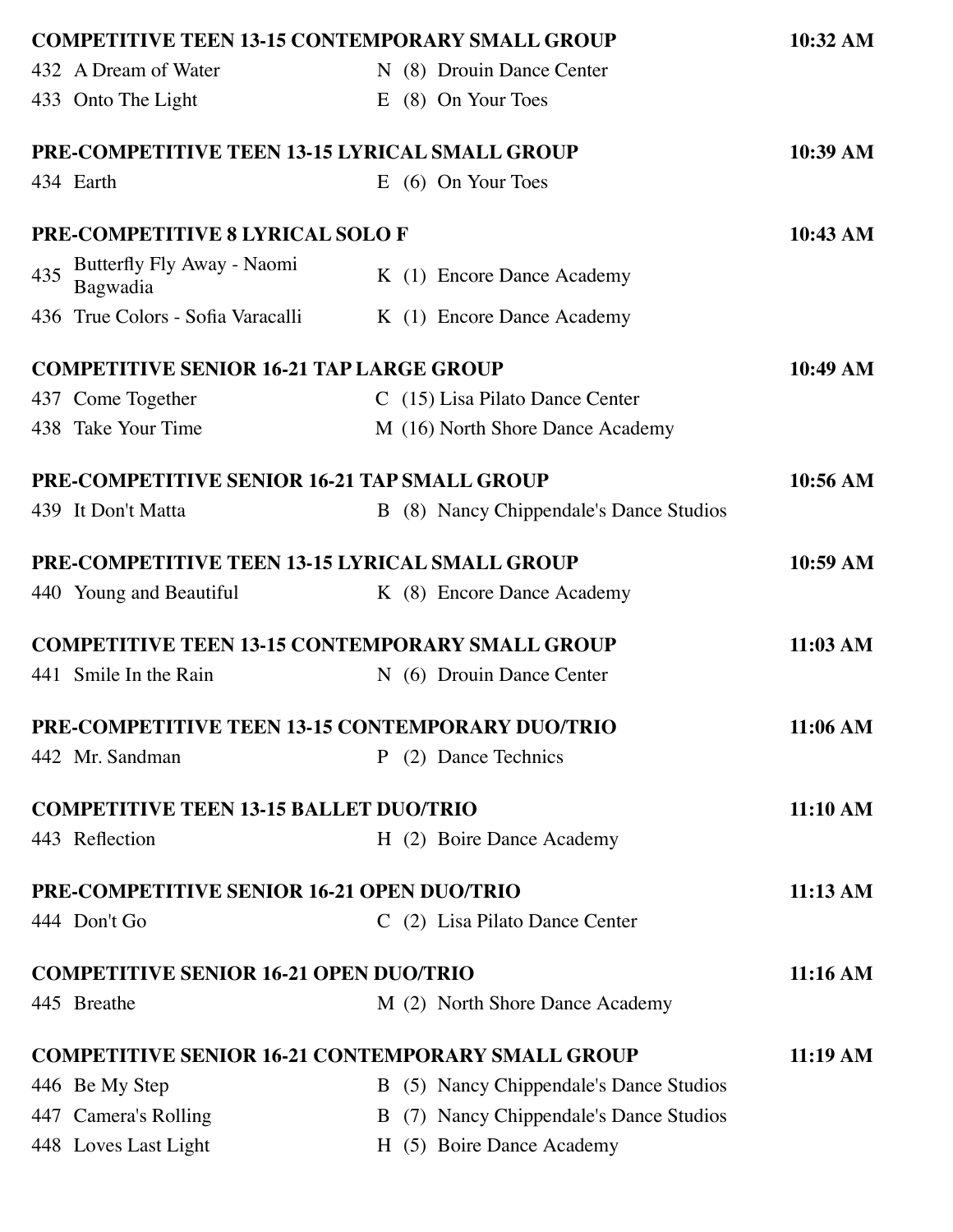| <b>COMPETITIVE TEEN 13-15 JAZZ DUO/TRIO</b>         |                                                                           | 11:30 AM |
|-----------------------------------------------------|---------------------------------------------------------------------------|----------|
| 449 Nowadays                                        | K (2) Encore Dance Academy                                                |          |
| 450 Big Finish                                      | K (2) Encore Dance Academy                                                |          |
| PRE-COMPETITIVE TEEN 13-15 TAP LARGE GROUP          |                                                                           | 11:36 AM |
| 451 Turn It Up                                      | B (13) Nancy Chippendale's Dance Studios                                  |          |
| 452 What Is Jazz? (YC)                              | B (13) Nancy Chippendale's Dance Studios                                  |          |
| PRE-COMPETITIVE TEEN 13-15 TAP DUO/TRIO             |                                                                           | 11:43 AM |
| 453 Dance With Me Tonight                           | C (3) Lisa Pilato Dance Center                                            |          |
| <b>COMPETITIVE SENIOR 16-21 TAP DUO/TRIO</b>        |                                                                           | 11:47 AM |
|                                                     | 454 The Way You Make Me Feel (YC) B (2) Nancy Chippendale's Dance Studios |          |
| <b>COMPETITIVE TEEN 13-15 CONTEMPORARY DUO/TRIO</b> |                                                                           | 11:50 AM |
| 455 Why                                             | $E(3)$ On Your Toes                                                       |          |
| 456 The Rose                                        | C (3) Lisa Pilato Dance Center                                            |          |
| 457 You're Enough                                   | M (2) North Shore Dance Academy                                           |          |
| 458 She Used to be Mine                             | H (2) Boire Dance Academy                                                 |          |
| <b>COMPETITIVE SENIOR 16-21 TAP SMALL GROUP</b>     |                                                                           | 12:03 PM |
| 459 Nemesis (YC)                                    | B (7) Nancy Chippendale's Dance Studios                                   |          |
| PRE-COMPETITIVE SENIOR 16-21 LYRICAL SMALL GROUP    |                                                                           | 12:06 PM |
| 460 Take Care (YC)                                  | B (4) Nancy Chippendale's Dance Studios                                   |          |
| <b>COMPETITIVE SENIOR 16-21 JAZZ SMALL GROUP</b>    |                                                                           | 12:10 PM |
| 461 Never                                           | N (5) Drouin Dance Center                                                 |          |
| 462 I Ran                                           | $E(6)$ On Your Toes                                                       |          |
| <b>COMPETITIVE TEEN 13-15 CONTEMPORARY DUO/TRIO</b> |                                                                           | 12:17 PM |
| 463 Shadows and Spirits                             | M (2) North Shore Dance Academy                                           |          |
| <b>PRE-COMPETITIVE TEEN 13-15 JAZZ SMALL GROUP</b>  |                                                                           | 12:20 PM |
| 464 Seven Nation Army                               | B (8) Nancy Chippendale's Dance Studios                                   |          |
| 465 This Joint is Jumpin'                           | K (8) Encore Dance Academy                                                |          |
| 466 Lola (YC)                                       | B (6) Nancy Chippendale's Dance Studios                                   |          |
| <b>PRE-COMPETITIVE TEEN 13-15 LYRICAL DUO/TRIO</b>  |                                                                           | 12:31 PM |
| 467 Hold the line                                   | P (3) Dance Technics                                                      |          |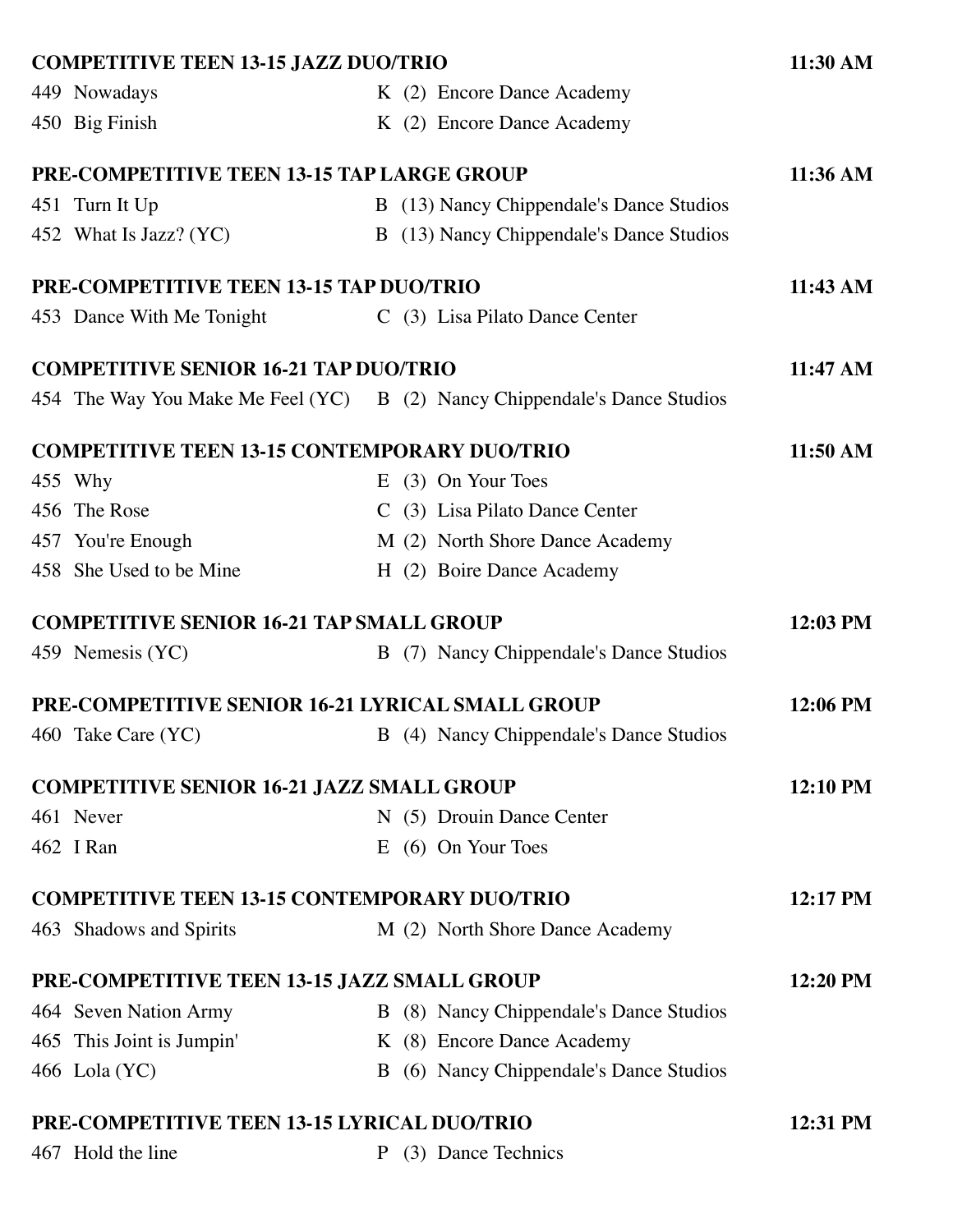# **awards for above entrIes! lunch break**

| <b>COMPETITIVE TEEN 13-15 OPEN PRODUCTION</b>  |                                                          |          |                                          |            |  |  |
|------------------------------------------------|----------------------------------------------------------|----------|------------------------------------------|------------|--|--|
|                                                | 469 On Your Feet                                         |          | B (65) Nancy Chippendale's Dance Studios |            |  |  |
|                                                | <b>COMPETITIVE JUNIOR 10-12 OPEN PRODUCTION</b>          |          |                                          | 02:23 PM   |  |  |
|                                                | 470 Get The Party Started                                |          | K (63) Encore Dance Academy              |            |  |  |
|                                                | <b>COMPETITIVE TEEN 13-15 TAP DUO/TRIO</b>               |          |                                          | 02:31 PM   |  |  |
|                                                | 471 Rhapsody in Blue                                     |          | N (2) Drouin Dance Center                |            |  |  |
|                                                | <b>COMPETITIVE TEEN 13-15 LYRICAL DUO/TRIO</b>           |          |                                          | 02:35 PM   |  |  |
|                                                | 472 Wondering                                            |          | M (2) North Shore Dance Academy          |            |  |  |
| 473 Brave                                      |                                                          |          | $E(3)$ On Your Toes                      |            |  |  |
|                                                | <b>COMPETITIVE SENIOR 16-21 CONTEMPORARY LARGE GROUP</b> |          |                                          | 02:41 PM   |  |  |
|                                                | 474 Sound of Silence                                     |          | M (16) North Shore Dance Academy         |            |  |  |
| 475 Balanced                                   |                                                          | B        | (10) Nancy Chippendale's Dance Studios   |            |  |  |
|                                                | <b>COMPETITIVE TEEN 13-15 BALLET LARGE GROUP</b>         |          |                                          | 02:48 PM   |  |  |
|                                                | 476 Grand Piano                                          |          | C (12) Lisa Pilato Dance Center          |            |  |  |
|                                                | 477 Last Dance                                           | B        | (12) Nancy Chippendale's Dance Studios   |            |  |  |
|                                                | <b>COMPETITIVE TEEN 13-15 BALLET SMALL GROUP</b>         |          |                                          | $02:55$ PM |  |  |
| 478 Rust                                       |                                                          |          | N (4) Drouin Dance Center                |            |  |  |
|                                                | 479 Vivaldi Concerto                                     | N        | (6) Drouin Dance Center                  |            |  |  |
| <b>COMPETITIVE TEEN 13-15 JAZZ LARGE GROUP</b> |                                                          |          |                                          |            |  |  |
|                                                | 480 Rolling in the Deep                                  |          | K (10) Encore Dance Academy              |            |  |  |
|                                                | <b>COMPETITIVE SENIOR 16-21 CONTEMPORARY DUO/TRIO</b>    | 03:06 PM |                                          |            |  |  |
|                                                | 481 This Is On Me                                        | B.       | (2) Nancy Chippendale's Dance Studios    |            |  |  |
|                                                | 482 Oxen Hope                                            |          | $E(3)$ On Your Toes                      |            |  |  |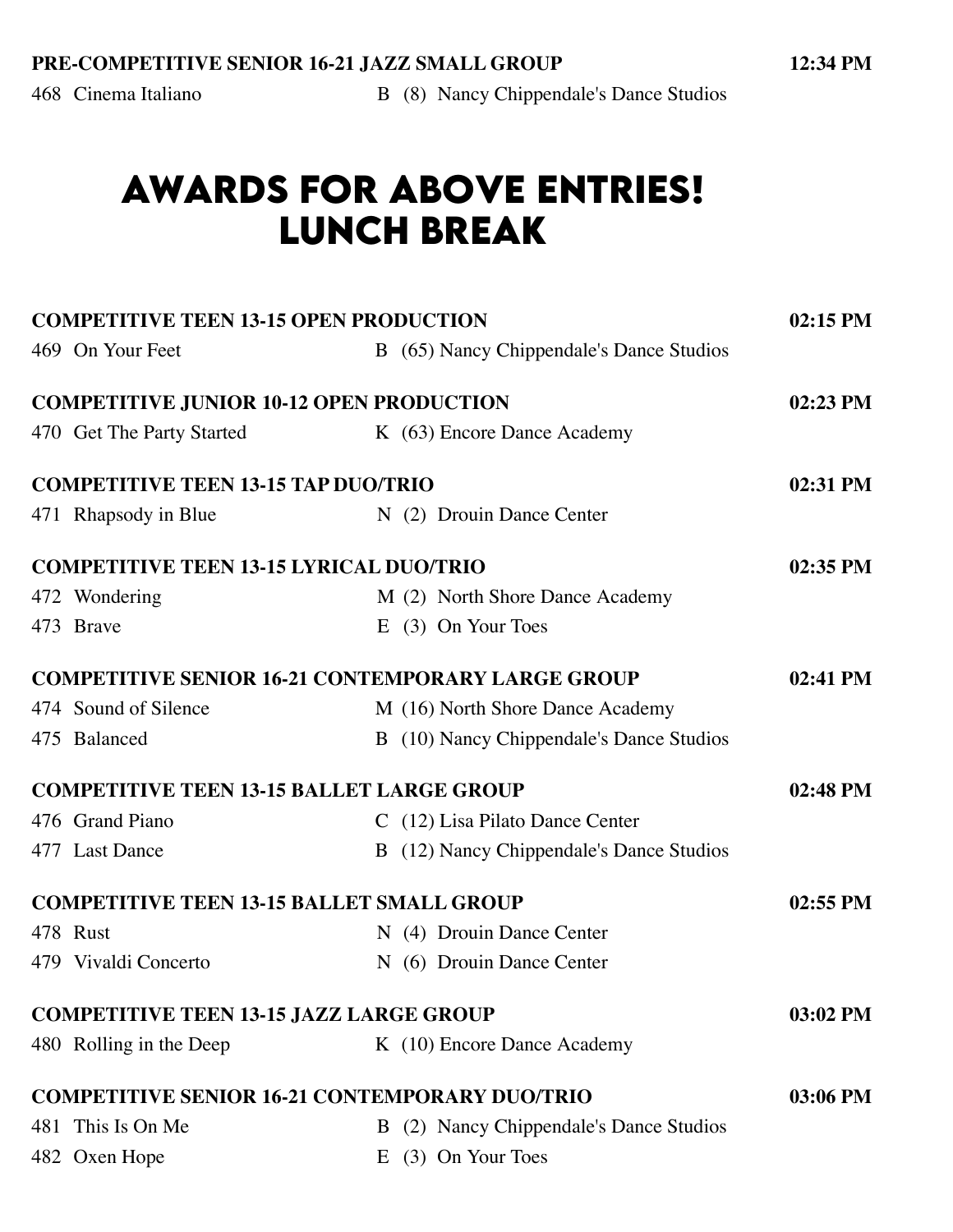|                                        | 483 This is the End of Everything                | C (3) Lisa Pilato Dance Center                                             |          |  |
|----------------------------------------|--------------------------------------------------|----------------------------------------------------------------------------|----------|--|
|                                        | 484 Undone                                       | H (2) Boire Dance Academy                                                  |          |  |
|                                        | 485 A Game of Croquet                            | N (2) Drouin Dance Center                                                  |          |  |
|                                        | 486 Rescue                                       | H (2) Boire Dance Academy                                                  |          |  |
|                                        | 487 We See It (YC)                               | B (3) Nancy Chippendale's Dance Studios                                    |          |  |
|                                        | 488 Breathe                                      | C (3) Lisa Pilato Dance Center                                             |          |  |
|                                        | 489 Where We Come Alive                          | M (2) North Shore Dance Academy                                            |          |  |
|                                        | 490 Beneditus                                    | N (2) Drouin Dance Center                                                  |          |  |
|                                        | 491 Girl Behind the Mask                         | H (2) Boire Dance Academy                                                  |          |  |
|                                        | 492 And Sometimes When You Fall                  | N (2) Drouin Dance Center                                                  |          |  |
|                                        | <b>COMPETITIVE SENIOR 16-21 TAP CLASS</b>        |                                                                            | 03:45 PM |  |
|                                        | 493 Come Together                                | B (18) Nancy Chippendale's Dance Studios                                   |          |  |
|                                        | <b>COMPETITIVE SENIOR 16-21 OPEN EXTENDED</b>    |                                                                            | 03:49 PM |  |
|                                        | 494 Days Have No Numbers                         | C (15) Lisa Pilato Dance Center                                            |          |  |
|                                        | <b>COMPETITIVE TEEN 13-15 OPEN DUO/TRIO</b>      |                                                                            | 03:55 PM |  |
|                                        | 495 Fire and Ice                                 | K (2) Encore Dance Academy                                                 |          |  |
|                                        | 496 The Leftovers                                | H (2) Boire Dance Academy                                                  |          |  |
|                                        | <b>COMPETITIVE SENIOR 16-21 JAZZ DUO/TRIO</b>    |                                                                            | 04:01 PM |  |
|                                        | 497 Fun                                          | H (2) Boire Dance Academy                                                  |          |  |
|                                        | <b>COMPETITIVE TEEN 13-15 TAP DUO/TRIO</b>       |                                                                            | 04:04 PM |  |
|                                        |                                                  | 498 Are You Gonna Be My Girl? (YC) B (3) Nancy Chippendale's Dance Studios |          |  |
|                                        | 499 Blue Rondo a la Turk                         | N (3) Drouin Dance Center                                                  |          |  |
|                                        | 500 Mystique (YC)                                | B (3) Nancy Chippendale's Dance Studios                                    |          |  |
|                                        | <b>COMPETITIVE SENIOR 16-21 JAZZ LARGE GROUP</b> |                                                                            | 04:14 PM |  |
|                                        | 501 Carry Us                                     | M (16) North Shore Dance Academy                                           |          |  |
|                                        | 502 Big Spender                                  | B (9) Nancy Chippendale's Dance Studios                                    |          |  |
|                                        | <b>COMPETITIVE TEEN 13-15 JAZZ CLASS</b>         |                                                                            | 04:21 PM |  |
|                                        | 503 This Is Me                                   | $E(23)$ On Your Toes                                                       |          |  |
|                                        | <b>COMPETITIVE TEEN 13-15 LYRICAL CLASS</b>      |                                                                            | 04:25 PM |  |
|                                        | 504 Sign of the Times                            | K (25) Encore Dance Academy                                                |          |  |
| <b>COMPETITIVE 14 OPEN SMALL GROUP</b> |                                                  |                                                                            |          |  |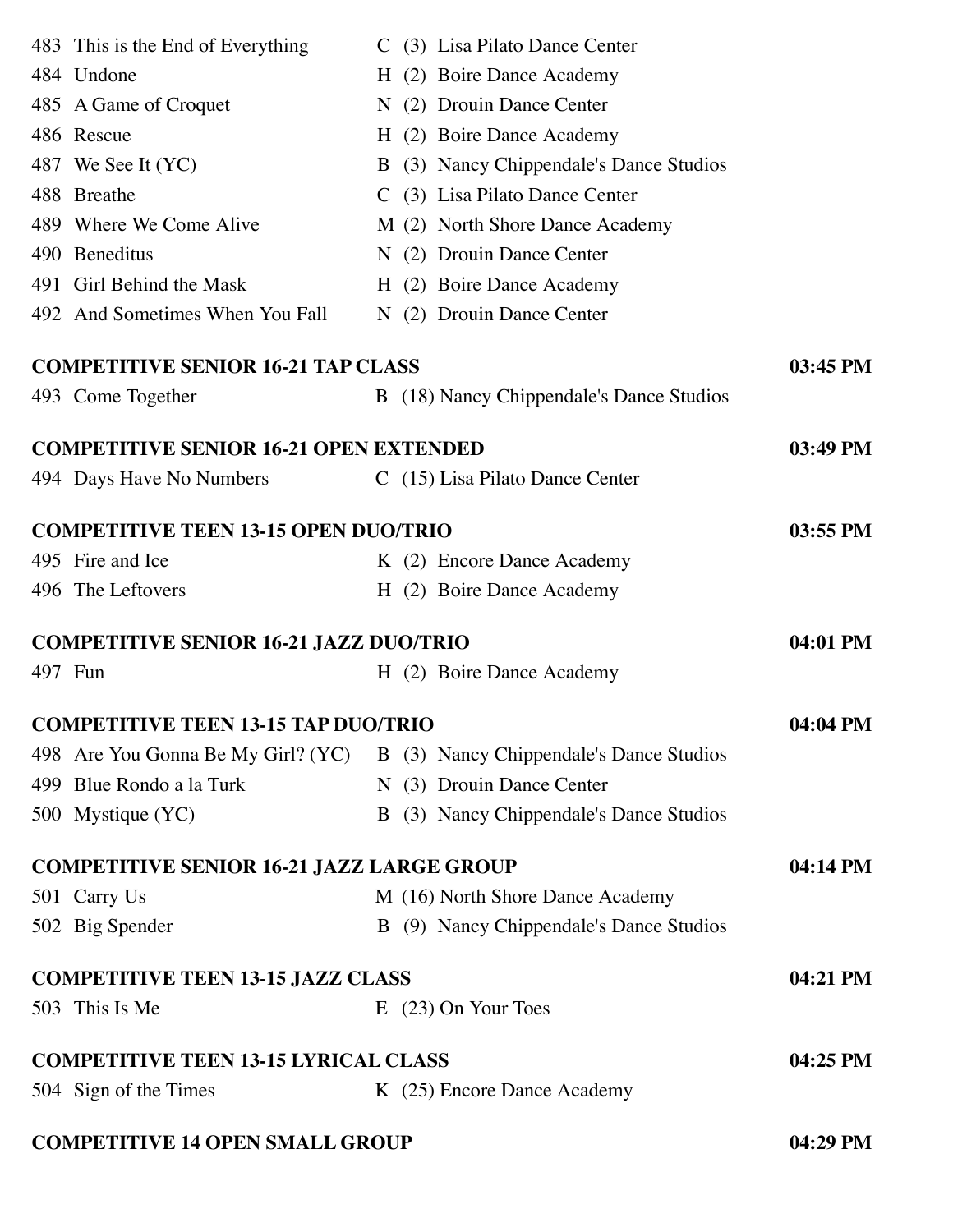| 505 Stand By Me                                     | C (7) Lisa Pilato Dance Center                              |          |
|-----------------------------------------------------|-------------------------------------------------------------|----------|
| <b>COMPETITIVE TEEN 13-15 TAP SMALL GROUP</b>       |                                                             | 04:33 PM |
| 506 Sing! (YC)                                      | B (7) Nancy Chippendale's Dance Studios                     |          |
| 507 Beatbox Interlude                               | N (4) Drouin Dance Center                                   |          |
| 508 Fur Elise Jam                                   | N (5) Drouin Dance Center                                   |          |
| 509 Danger                                          | (5) Nancy Chippendale's Dance Studios<br>B                  |          |
| <b>COMPETITIVE TEEN 13-15 HIP HOP CLASS</b>         |                                                             | 04:47 PM |
| 510 Fast Motion (YC)                                | C (21) Lisa Pilato Dance Center                             |          |
|                                                     | <b>COMPETITIVE TEEN 13-15 CONTEMPORARY LARGE GROUP</b>      | 04:51 PM |
| 511 Carry Me                                        | K (10) Encore Dance Academy                                 |          |
| <b>COMPETITIVE SENIOR 16-21 LYRICAL LARGE GROUP</b> |                                                             | 04:54 PM |
| 512 Sign of the Times                               | B (10) Nancy Chippendale's Dance Studios                    |          |
| 513 Satellite                                       | M (10) North Shore Dance Academy                            |          |
| <b>COMPETITIVE TEEN 13-15 LYRICAL SMALL GROUP</b>   |                                                             | 05:01 PM |
| 514 Small Leaf                                      | M (8) North Shore Dance Academy                             |          |
| 515 Miracle                                         | B (7) Nancy Chippendale's Dance Studios                     |          |
| 516 All Coming Back                                 | (7) Nancy Chippendale's Dance Studios<br>B                  |          |
| 517 Hanging By a Thread                             | K (7) Encore Dance Academy                                  |          |
| 518 Daze                                            | (6) On Your Toes<br>E                                       |          |
| <b>COMPETITIVE JUNIOR 10-12 HIP HOP DUO/TRIO</b>    |                                                             | 05:19 PM |
| 519 Comin In Hot                                    | N (2) Drouin Dance Center                                   |          |
| <b>COMPETITIVE SENIOR 16-21 OPEN SMALL GROUP</b>    |                                                             | 05:22 PM |
| 520 New York New York                               | C (5) Lisa Pilato Dance Center                              |          |
| <b>COMPETITIVE TEEN 13-15 HIP HOP CLASS</b>         |                                                             | 05:25 PM |
| 521 Misdemeanor                                     | B (43) Nancy Chippendale's Dance Studios                    |          |
| 522 Usher                                           | B (28) Nancy Chippendale's Dance Studios                    |          |
| 523 Imma Be                                         | M (22) North Shore Dance Academy                            |          |
| <b>PRE-COMPETITIVE TEEN 13-15 TAP LARGE GROUP</b>   |                                                             | 05:37 PM |
| 524 Puttin' On the Ritz                             | C (9) Lisa Pilato Dance Center                              |          |
|                                                     | <b>COMPETITIVE SENIOR 16-21 MUSICAL THEATRE LARGE GROUP</b> | 05:41 PM |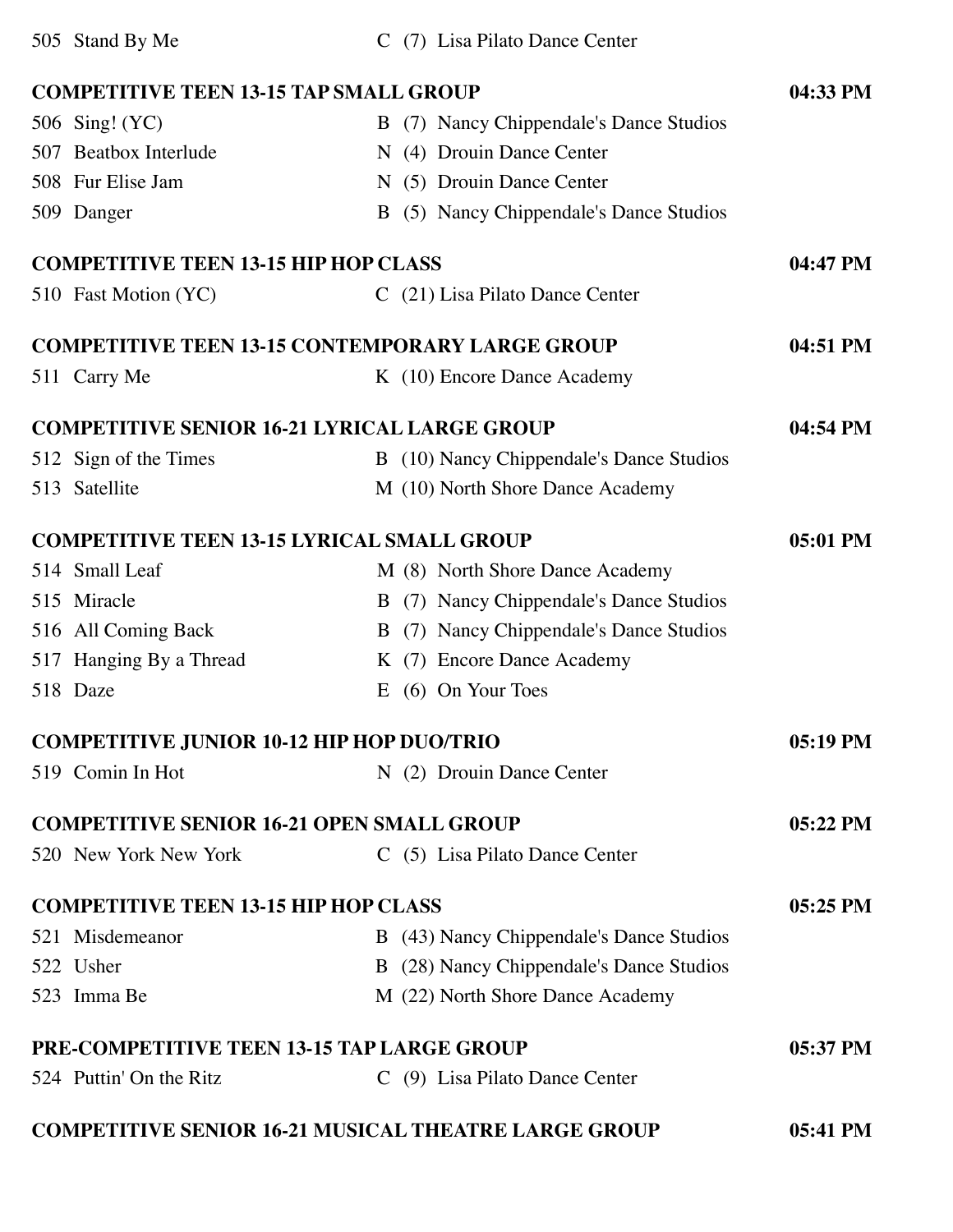| <b>COMPETITIVE TEEN 13-15 TAP LARGE GROUP</b>      |                                                             | 05:44 PM |  |  |
|----------------------------------------------------|-------------------------------------------------------------|----------|--|--|
| 526 Bottom of the River (YC)                       | B (12) Nancy Chippendale's Dance Studios                    |          |  |  |
| 527 Benny and the Jets                             | K (10) Encore Dance Academy                                 |          |  |  |
| 528 Do Something Crazy                             | M (15) North Shore Dance Academy                            |          |  |  |
| 529 Make Me Move                                   | B (13) Nancy Chippendale's Dance Studios                    |          |  |  |
| <b>COMPETITIVE SENIOR 16-21 BALLET LARGE GROUP</b> |                                                             | 05:58 PM |  |  |
| 530 The Angels Among Us                            | C (10) Lisa Pilato Dance Center                             |          |  |  |
|                                                    | <b>COMPETITIVE SENIOR 16-21 MUSICAL THEATRE LARGE GROUP</b> | 06:02 PM |  |  |
| 531 Sunny Side of the Street                       | M (10) North Shore Dance Academy                            |          |  |  |
| PRE-COMPETITIVE TEEN 13-15 OPEN SMALL GROUP        |                                                             | 06:05 PM |  |  |
| 532 Up, Up and Away                                | C (7) Lisa Pilato Dance Center                              |          |  |  |
| <b>COMPETITIVE TEEN 13-15 OPEN SMALL GROUP</b>     |                                                             | 06:09 PM |  |  |
| 533 Toxic                                          | K (7) Encore Dance Academy                                  |          |  |  |
| 534 Beginning of the End                           | $E(6)$ On Your Toes                                         |          |  |  |
| <b>COMPETITIVE SENIOR 16-21 OPEN LARGE GROUP</b>   |                                                             | 06:16 PM |  |  |
| 535 I've Loved These Days                          | B (9) Nancy Chippendale's Dance Studios                     |          |  |  |
| <b>COMPETITIVE TEEN 13-15 JAZZ LARGE GROUP</b>     |                                                             | 06:19 PM |  |  |
| 536 Took the Night                                 | C (11) Lisa Pilato Dance Center                             |          |  |  |
| PRE-COMPETITIVE TEEN 13-15 JAZZ LARGE GROUP        |                                                             | 06:23 PM |  |  |
| 537 Jump, Jive, Wail                               | C (9) Lisa Pilato Dance Center                              |          |  |  |
| <b>COMPETITIVE SENIOR 16-21 MODERN LARGE GROUP</b> |                                                             | 06:26 PM |  |  |
| 538 Sirens                                         | M (12) North Shore Dance Academy                            |          |  |  |
| <b>COMPETITIVE TEEN 13-15 LYRICAL LARGE GROUP</b>  |                                                             | 06:30 PM |  |  |
| 539 The Hill We Climb                              | N (11) Drouin Dance Center                                  |          |  |  |
| 540 I Have Nothing                                 | K (10) Encore Dance Academy                                 |          |  |  |
| <b>COMPETITIVE TEEN 13-15 HIP HOP LARGE GROUP</b>  |                                                             | 06:37 PM |  |  |
| 541 Turn Down Service                              | $E(9)$ On Your Toes                                         |          |  |  |
| <b>COMPETITIVE TEEN 13-15 OPEN CLASS</b>           |                                                             |          |  |  |